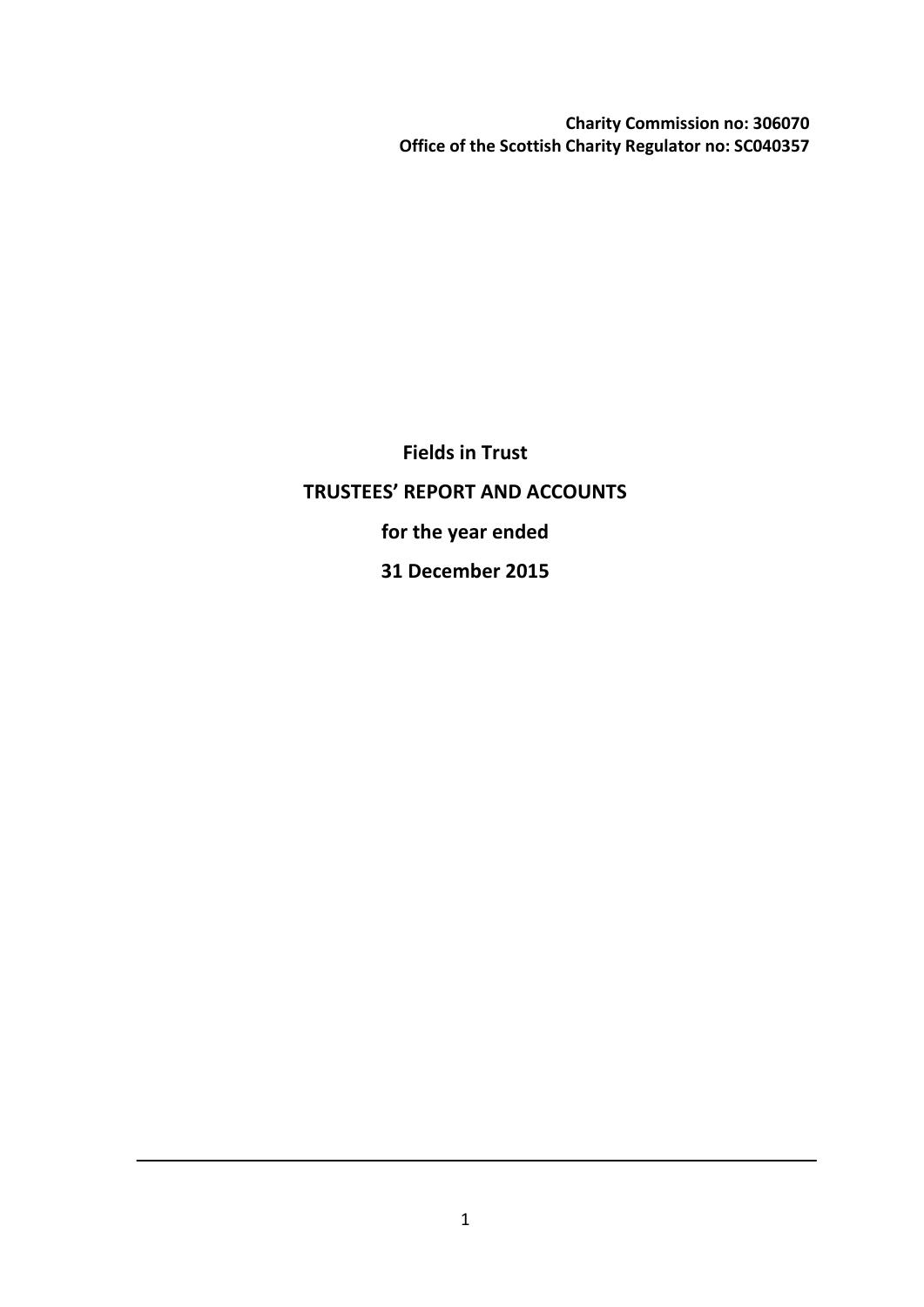**page**

# **Contents**

| Administrative Details, Trustees and Advisers         | 3  |
|-------------------------------------------------------|----|
| Report of the Trustees                                | 4  |
| Independent Auditors' Report                          | 13 |
| <b>Consolidated Statement of Financial Activities</b> | 15 |
| <b>Consolidated and Charity Balance Sheets</b>        | 16 |
| Notes to the Accounts                                 | 17 |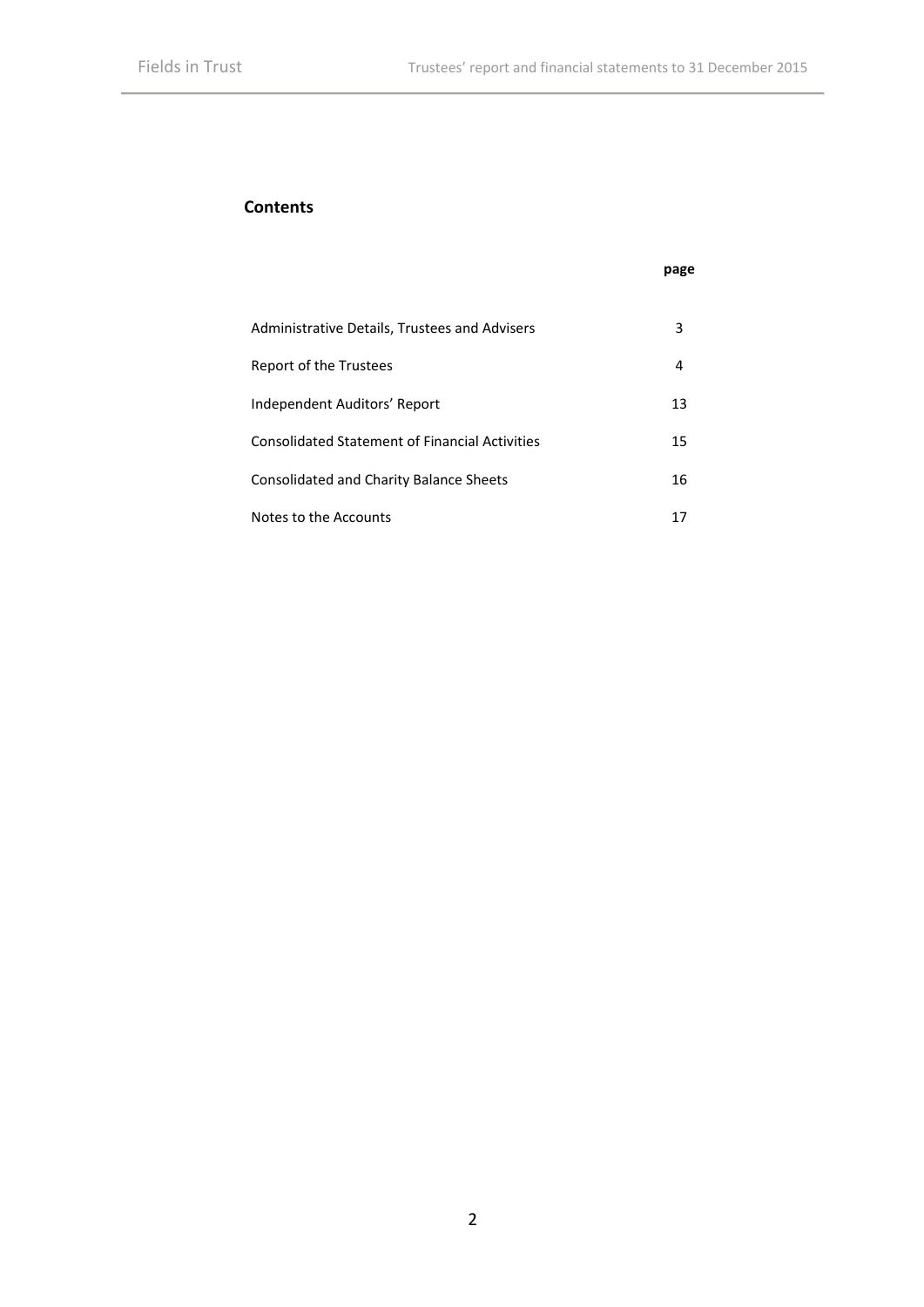# **Administrative Details, Trustees and Advisers**

| Patron          |  |
|-----------------|--|
| HM The Queen    |  |
|                 |  |
| Vice Presidents |  |

Gyles Brandreth Derek Forbes The Lord Howard of Rising The Lord Howard of Rising Christopher Laing OBE

#### **Ambassadors**

Geoffrey Boycott OBE **Roger Federer** Roger Federer Tim Henman OBE Graeme Le Saux Pat Nevin **Pat Neving Community** Sir Matthew Pinsent CBE

#### **Trustees and members of the Council**

Tim Phillips CBE Chairman Richard Schuster (Vice Chairman) Jeremy Hammond (Honorary Treasurer) Tom Barber Mark Campion Chris Cobley (to 3 December 2015) Paul Garber Dr Ann Heywood David Jeffels (to 3 December 2015) Debbie Jevans CBE (from 3 December 2015) Graeme le Saux Ivor Morgan Brian Samson Tim Smith Mike Street OBE (from 3 December 2015)

**Principal Officers** Chief Executive **Helen Griffiths** 

# **Professional Advisers Bankers Solicitors**

HSBC plc, London Lloyds Bank plc, London Clydesdale Bank plc, Edinburgh

**Auditors Investment Managers**

**Charity registration number** 306070

**Company registration number** RC000370 (incorporated by Royal Charter)

**Office of Scottish Charity Regulator registration number** SC040357

**Registered office** 2D Woodstock Studios, 36 Woodstock Grove, London W12 8LE

**Fields in Trust was founded in 1925 as the National Playing Fields Association and incorporated by Royal Charter in 1933**

**President** HRH The Duke of Cambridge KG KT

Alison Moore-Gwyn LVO The Rt Hon the Earl of Stockton

Sir Clive Woodward OBE Baroness Grey-Thompson DBE

Freshfields Bruckhaus Deringer LLP, London Russell Cooke LLP, London Wright Hassall LLP, Leamington Spa CMS Cameron McKenna, Edinburgh

Sayer Vincent LLP, London Sayer Vincent LLP, London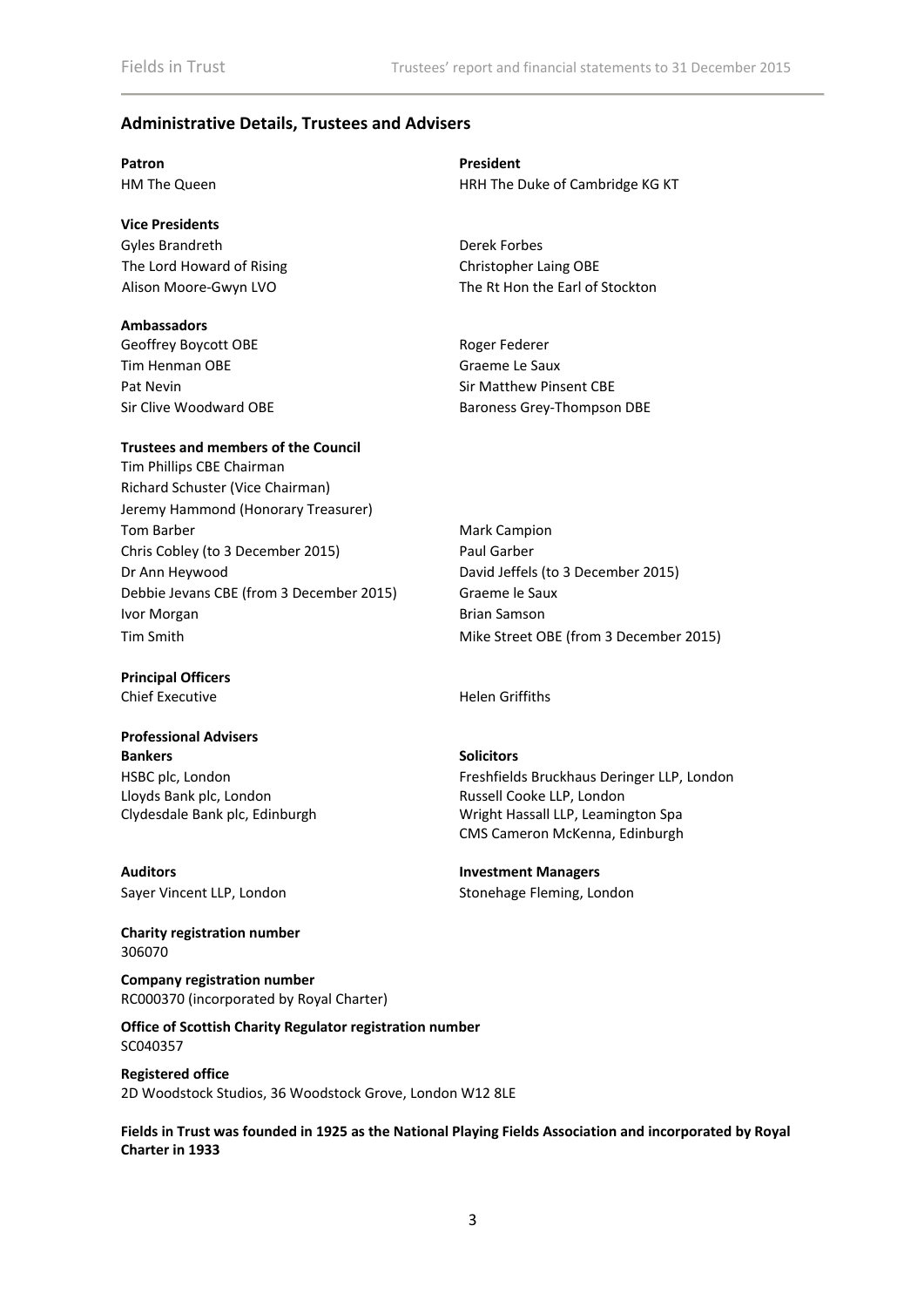# **Report of the Trustees for the year ended 31 December 2015**

# **Structure, Governance and Management**

Fields in Trust is a registered charity established as the National Playing Fields Association in 1925 and incorporated by Royal Charter in 1933. The Charter, together with subsequent amendments, forms its governing document. Fields in Trust operates throughout the UK and is also registered with the Office of the Scottish Charity Regulator (OSCR).

The charity is governed by a Council of a maximum of fourteen trustees, listed on the previous page, who serve a three-year term and are then eligible to stand for re-election. Trustees are appointed for their relevant experience and for the breadth of contribution they can offer to the charity.

All new trustees receive a briefing on their duties and obligations under the Charter, which highlights their responsibilities as trustees. During their term of office, they are encouraged to attend relevant external training opportunities.

The Council of Trustees meets at least four times a year and appoints such committees as it deems appropriate to manage the charity's affairs. There are currently five such committees:

- ‐ Two country committees covering Fields in Trust's work in Wales and Scotland
- ‐ An audit committee
- ‐ A land and planning committee
- ‐ A fundraising and marketing committee

In addition to the committees, the trustees appoint a Chief Executive who has a delegated authority to implement Council's decisions, and is responsible for the day to day management of the charity and of its highly committed and professional staff members.

Fields in Trust has a wholly owned subsidiary trading company, NPFA Services Limited, which was dormant during the year.

# **Objectives and activities**

Fields in Trust's mission is to secure and improve outdoor recreational spaces for sport and play for future generations.

# **Aims**

Fields in Trust aims to be the leading independent organisation working throughout the United Kingdom to secure and improve good quality, local facilities to enable all sections of the community to participate in sport, play and informal recreation. Through our work we aim to improve both the health and quality of life of communities by securing access to recreational space both now and in the future.

# **Public Benefit**

In setting our objectives and planning our activities the trustees have given careful consideration to the Charity Commission's general guidance on public benefit. Fields in Trust's work benefits people of all ages throughout the UK and without restriction of any kind. The facilities that Fields in Trust protects are free at the point of access and ensure that communities across the country have access to outdoor spaces for sport, play and recreation. We also dispense a range of independent advice through our team of Development Managers and online resources on a range of playing field management issues including how to run a campaign to save a playing field under threat.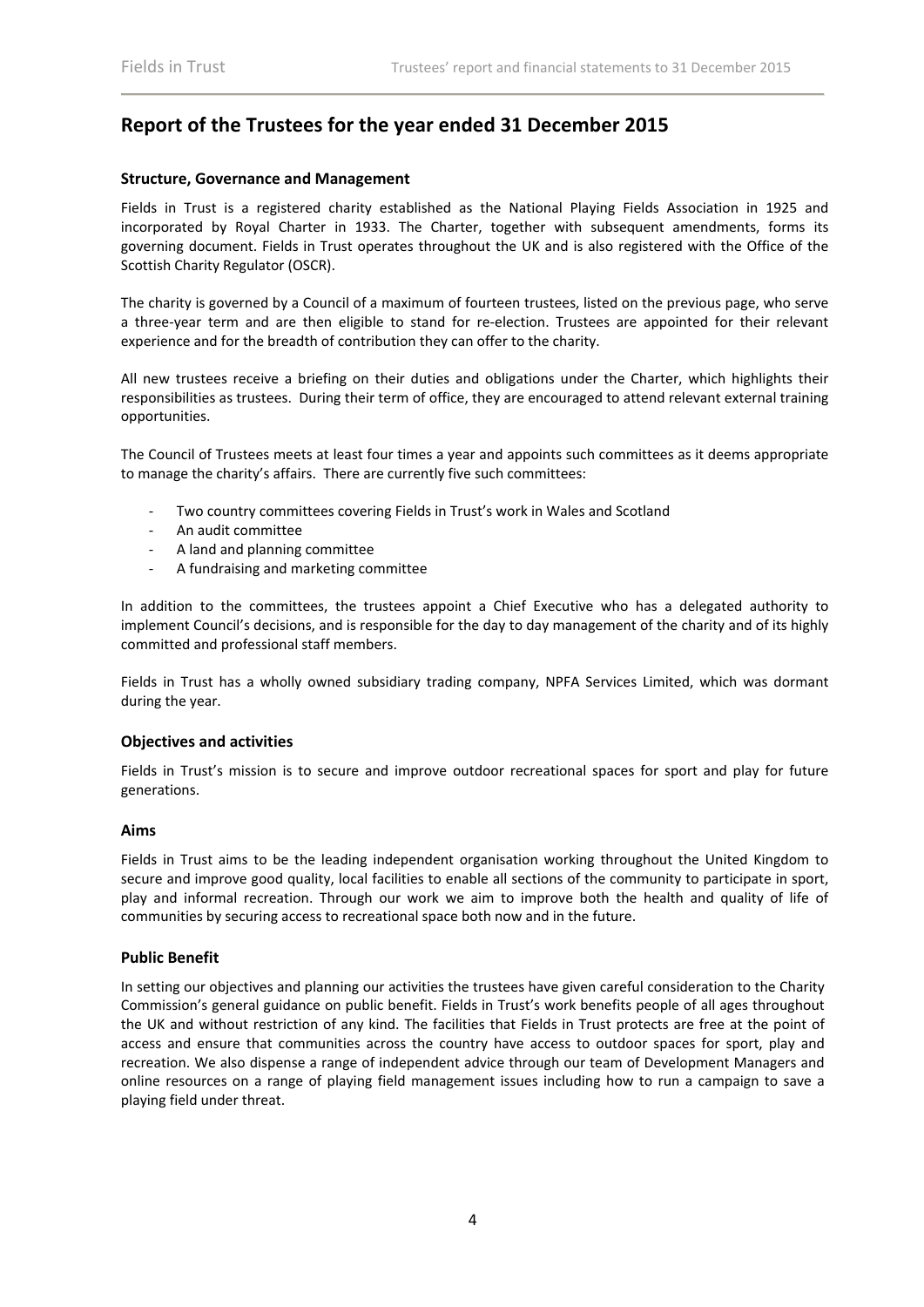#### **Risk management**

The trustees have a risk management strategy which comprises:

- ‐ A regular review of the principal risks and uncertainties that the charity faces
- The establishment of policies, systems and procedures to mitigate those risks identified in the review
- The implementation of procedures designed to minimise or manage any potential impact on the charity should those risks materialise.

Their work has identified that future funding and the prevailing financial climate are the major risks for the organisation's financial sustainability. These risks are linked in so far as the former tends to be affected by the latter, which also has implications for the charity's investments. A key element in the management of this financial risk has been the establishment of a strategy to:

- Implement a focused fund-raising approach that will diversify income streams
- ‐ Review regularly income against targets
- ‐ Monitor expenditure against budgets and reduce commitments accordingly
- Assess the effectiveness of the investment policy and the performance of the charity's investments.

#### **Key objectives for the year**

In 2015 the organisation continued to focus on its five key areas of activity with the aim of achieving the following objectives:

#### **Direct Protection**

- ‐ Deliver the Centenary Fields programme in conjunction with The Royal British Legion and Poppy Scotland with an aim of securing 125 Centenary Fields by December 2015.
- ‐ Protect 40 outdoor recreational spaces through general Fields in Trust deed of dedication / minute of agreement.

#### **Partnerships**

- ‐ Through the partnership with the Rugby Football Union, deliver a joint legacy of 40 protected outdoor recreational spaces to mark the Rugby 2015 World Cup.
- ‐ Establish working partnerships with the Lawn Tennis Association and the Football Association.
- Promote the protection of recreational land through the working partnership with Green Flag, Keep Wales Tidy and Keep Scotland Beautiful.
- ‐ Work with the Carnegie United Kingdom Trust on the second phase of the pilot scheme to explore the Carnegie / NPFA Fields.
- ‐ Work in partnership with the Play Councils to promote Have a Field Day and other complementary play agendas.
- ‐ Work with Sport England, sportscotland and Sport Wales and the relevant national governing bodies of sport in England, Scotland and Wales to protect more sports fields and courts and to advocate our work.

#### **Participation Programmes**

- ‐ Deliver Have a Field Day 2015 on 400 protected sites across the UK. This programme aims to increase engagement with protected sites and their use by the local community.
- ‐ Use the Fields in Trust Awards 2015 to highlight best practice and reward volunteers

#### **Ongoing Support**

- ‐ Provide support and ongoing stewardship to over 2,600 sites protected by Fields in Trust across the UK
- ‐ Provide the general public with support on issues relating to playing fields.

#### **Policy**

‐ Publish and launch a revised version of *Planning and Design for Outdoor Sport and Play* using the evidence base produced in 2014.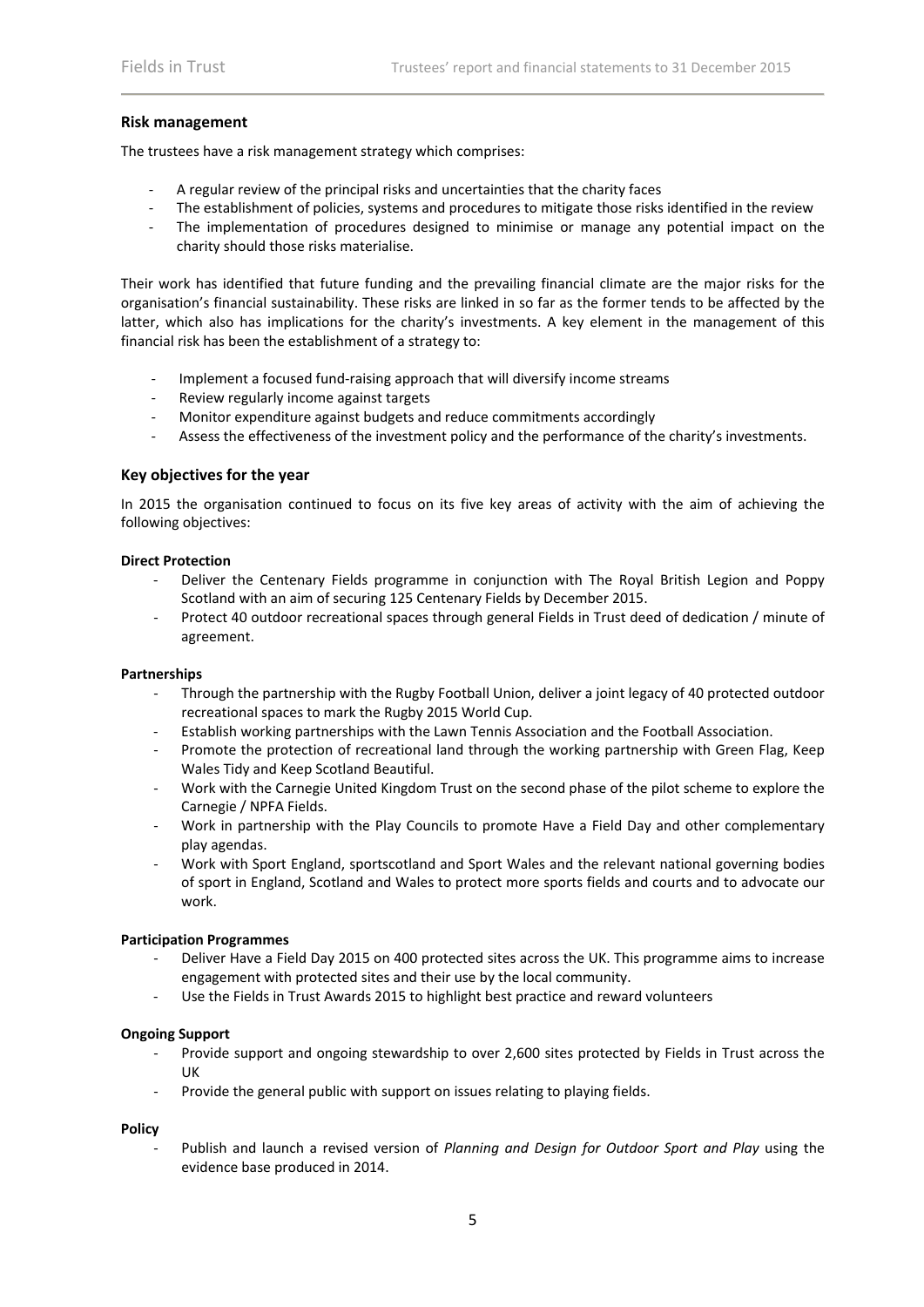‐ Compile a comprehensive set of organisational policies and goals relating to land protection and planning.

#### **Membership**

- ‐ Host at least two member focused events to promote the work of the organisation
- ‐ Increase membership by 50% in 2015.

#### **Overview**

Like any well governed charity Fields in Trust continually assesses whether or not its work remains necessary and relevant and during 2015 that ongoing consideration had additional resonance as we marked 90 years since the organisation was first founded.

In today's climate parks, playing fields and playgrounds are not only vulnerable to the threats posed by commercial and residential development needs but also to the increasing cuts to public funding that reduce the ability of local authorities to maintain and improve them. 48% of people say using their local park makes them feel healthier and just as many think they would be less active if their local green space was lost. This clearly shows that spaces to play sport, walk, run, ride a bike or simply relax are a vital component of a healthy community and so the need to safeguard these places remains hugely important and a task that brings benefits both now and for generations to come.

As part of our 90th anniversary celebrations two key events were held starting with a cricket match between Fields in Trust and our long‐standing partner the Lord's Taverners in June. Two celebrity teams were fielded including Fields in Trust Ambassadors Graeme le Saux and Pat Nevin, Australian under 19 cricket captain Jake Doran and former England cricketer John Price. The match was at Sonning Cricket Club a site protected by Fields in Trust in 1938 as a King George V Field in memory of our founder.

In December a Parliamentary reception was held at Holyrood sponsored by MSP and FIT Scotland Committee member Alison Johnstone MSP to celebrate the organisation's achievements in Scotland since its inception. Guest speakers included Jamie Hepburn MSP and Minister for Sport, Health Improvement and Mental Health and Rory Lawson, former Scotland Rugby Union Captain.

# **Achievements and Performance**

#### **Direct Protection**

Increasing the number of permanently protected outdoor recreational spaces is the organisation's primary objective and a team of six Development Managers are responsible for delivering this work across the UK.

- We received 18 applications for Fields in Trust protection in 2015 resulting in 11 completed deeds of dedication.
- ‐ 105 applications for the Centenary Fields programme have now been received since the programme's inception, 59 of those during 2015. A total of 37 deeds of dedication have been completed. During the year we worked with The Royal British Legion, Poppy Scotland and agreed a new partnership with Legion Scotland to support the promotion of this programme.
- ‐ Fields in Trust Ambassador Sir Clive Woodward OBE launched the next phase of the Centenary Fields programme opening up the opportunity to sports clubs of at least 100 years standing at Twickenham in June 2015. This new strand of the programme is a fitting tribute to the many sports clubs who saw whole teams called to serve in World War I many of whom didn't survive.
- The final tranche of legal work associated with the Queen Elizabeth II Fields Challenge sites was completed by the close of the year.
- ‐ A comprehensive legal review of the deeds of dedication (England and Wales) was undertaken during the year and improvements made to ensure the documentation is robust and fit for purpose. An equivalent exercise is planned for the minutes of agreement in Scotland.

# **Partnerships**

Creating productive partnership relationships with other organisations helps to build a network of advocates for our work and achieve more with our limited resources.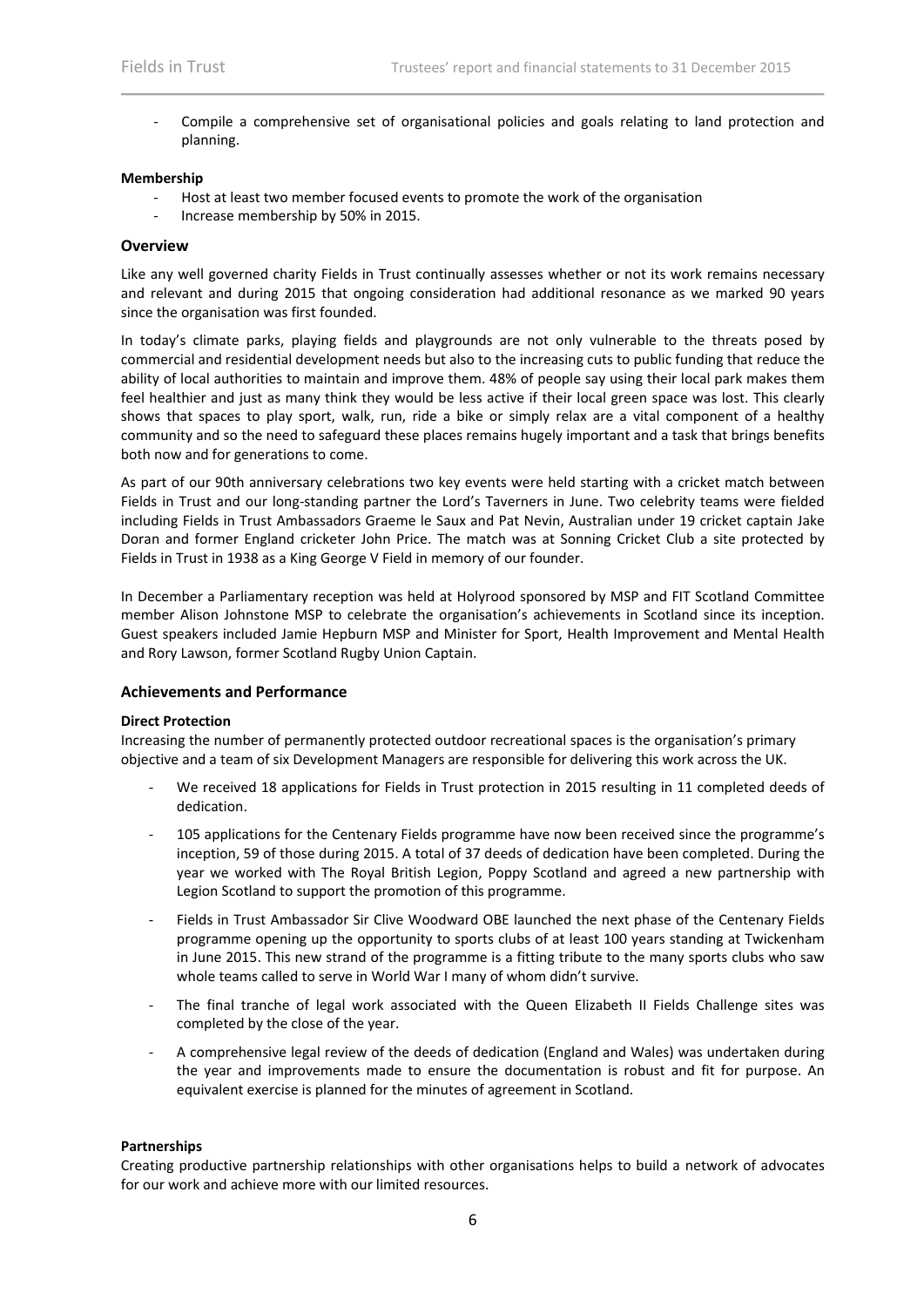- ‐ In conjunction with our partners Carnegie UK Trust a nationwide 'Field Finders' campaign was launched and successfully identified 21 of the sites funded by Carnegie in the 1920s and 1930s. Six of these sites are now being formally protected as historic Fields in Trust Carnegie Fields and two will receive an improvement grant of £5,000.
- We continued to build relationships with the key National Governing Bodies for Sport in England, Scotland and Wales encouraging them to advocate the benefits of protecting spaces to their networks. We advanced our partnerships with both the Rugby Football Union and the Lawn Tennis Association and proposed inclusion of Fields in Trust protection to their grant giving programmes.
- Fields in Trust protection is now referenced and promoted as a method of good management practice in the Green Flag Award guidance. Two Fields in Trust Development Managers have now trained as Green Flag Award judges with Keep Britain Tidy and Keep Wales Tidy respectively. A good working relationship has been established with Keep Scotland Beautiful.

# **Participation Programmes**

Continuing regular engagement with protected sites helps to build relationships and strengthen awareness and knowledge of the organisation's work at local level.

- 361 Have a Field Day events were held across the UK during the year.
- ‐ A successful awards ceremony was held at Lord's Cricket Ground to recognise and reward best practice at Fields in Trust protected sites hosted by BBC presenter Ore Oduba. Three new award categories were introduced in 2015 to recognise excellence in play, young community champions and the UK's Best Park. The latter was open to all outdoor spaces and voted for online by the public. The awards were judged by a panel comprising representatives from Sport England, Sport Wales, sportscotland, Freshfields Bruckhaus Deringer LLP, Green Flag Awards, Join In and Groundwork. As part of our 90th anniversary celebrations grants of £45,000 were awarded to two outstanding projects to improve their King George V Fields.

# **Ongoing Support**

Fields in Trust now has a responsibility to over 2,600 sites totalling over 28,000 acres and associated ongoing stewardship responsibilities. We aim to provide resources and support to sites we protect and to the general public on all issues relating to outdoor recreational space.

- ‐ During 2015 our team of Development Managers, supported by our in house Legal Officer, processed 75 Fields Change Requests to enable protected sites to continue to develop and improve opportunities for sport, play and recreation. These requests included leases, wayleaves, easements and new structures.
- ‐ A comprehensive review of the Fields Change Request process was undertaken during the year to further improve the efficiency of these systems and to ensure their transparency. As a result the trustees decided to delegate additional decision making powers to the Executive and the FIT Cymru and FIT Scotland Committees.
- ‐ A total of 435 enquiries were received by the team during the year, 251 of which were from protected sites and 184 from sites not protected by Fields in Trust:
	- Threats to recreational land 61 Funding Advice – 44 General Advice – 98 Change Requests and Fields Matters ‐ 232

# **Policy**

The organisation has a strong track record of campaigning for greater statutory protection of both school and community outdoor recreational spaces. We aim to be a leading voice in the field and provide both relevant commentary and guidance on issues relating to spaces for sport, play and recreation.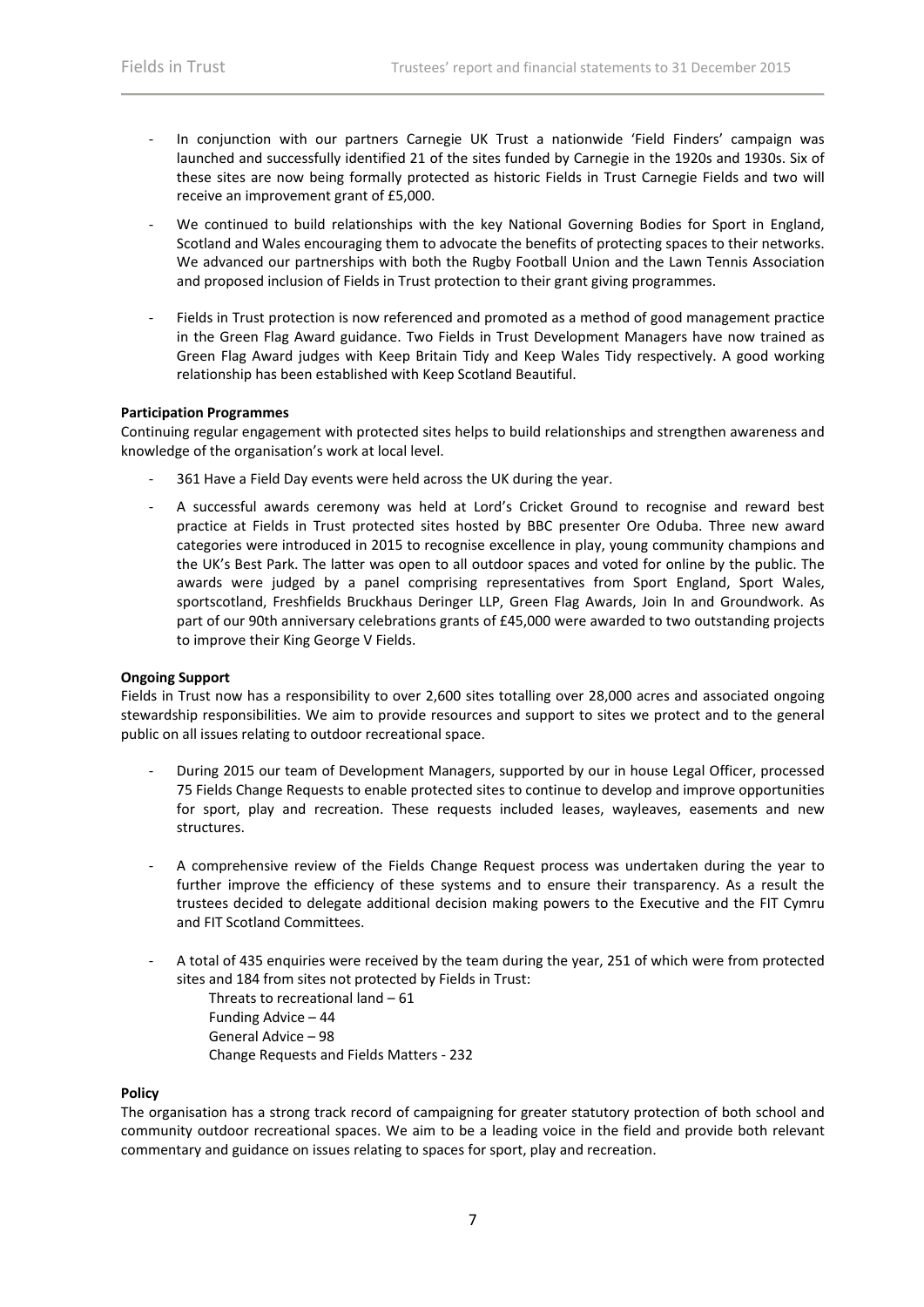- ‐ A revised version of the organisation's key guidance document *Guidance for Outdoor Sport and Play: Beyond the Six Acre Standard* for England was published in November 2015 with a breakfast briefing held at the House of Lords attended by both MPs and key practitioners. The guidance was supported by the publication of research into the importance of outdoor community space which garnered wide spread print and broadcast media coverage.
- ‐ Fields in Trust contributed to the consultation by the Department for Culture, Media and Sport into a new strategy for sport identifying key themes around access, infrastructure and the important role of play in helping to improve children's physical literacy.
- Joint guidance on the protection of playing fields was published with Sport Wales and promoted by both organisations. Equivalent guidance with sportscotland is in progress.

# **Membership**

In 2015 there were two membership events:

- The members' AGM coincided with the launch event of Centenary Fields to sports clubs. It was held at Twickenham and hosted by Sir Clive Woodward
- In November, in partnership with parkrun UK, we held a Centenary Fields plaque unveiling and park run in Dunorlan Park. The event, to promote the work of the organisation and reach new members was attended by the Secretary of State for the Department for Communities and Local Government, the Deputy Mayor of Tunbridge Wells and 139 runners
- ‐ Members were also invited to our 90th anniversary cricket match at the King George V Playing Field, Sonning earlier in the year

During 2015, membership numbers grew by 12% with the most significant increase (25%) coming from Sports Clubs and Town and Parish Councils. The increase in this type of membership resulted in an improvement of over 75%.in income from this source over the same period.

For further information on the organisation's achievements in 2015 please refer to our Impact Report.

#### **Financial Review**

During 2015 we continued to roll out the Centenary Fields programme, with funding bids and activity costs focused accordingly. Although total income was lower than 2014, this fall is accounted for by an extraordinary one‐off donation received during that year of almost £1m from the Thames Diamond Jubilee Fund. Activity costs were also lower this year by some 24% as the grant projects started in the previous two years were rolled out. The costs relating to the ongoing support for our protected sites were charged to the designated Fields Legacy Fund, along with some of the costs relating to our partnerships and policy programmes. This transfer between the funds totalled just over £0.4m; the increase in the transfer over last year can be attributed to the fall in voluntary income.

We are extremely grateful to the many trusts and foundations for their past support that has enabled us to establish this designated fund set aside for the future ongoing support of our protected sites.

# **Funding sources**

#### **Voluntary income**

By far the largest part of our voluntary unrestricted income during the year was from charitable trusts and foundations, with a smaller element given by corporate organisations. Our restricted funding was, in the main, given to benefit specific sites protected under our Centenary Fields and Inclusion Fund programmes, as detailed in note 22 to the financial statements.

# **Income from charitable activities and fundraising**

Income from other trading activities was mainly limited to rent received on the long leasehold office we own in Shepherd's Bush. Following a request by the tenant to terminate the lease, the decision was taken to relocate to this office. The move was completed in December of this year, thereby avoiding imminent rental increases for us in our existing office and ensuring a stable environment for our work into the future. Other income from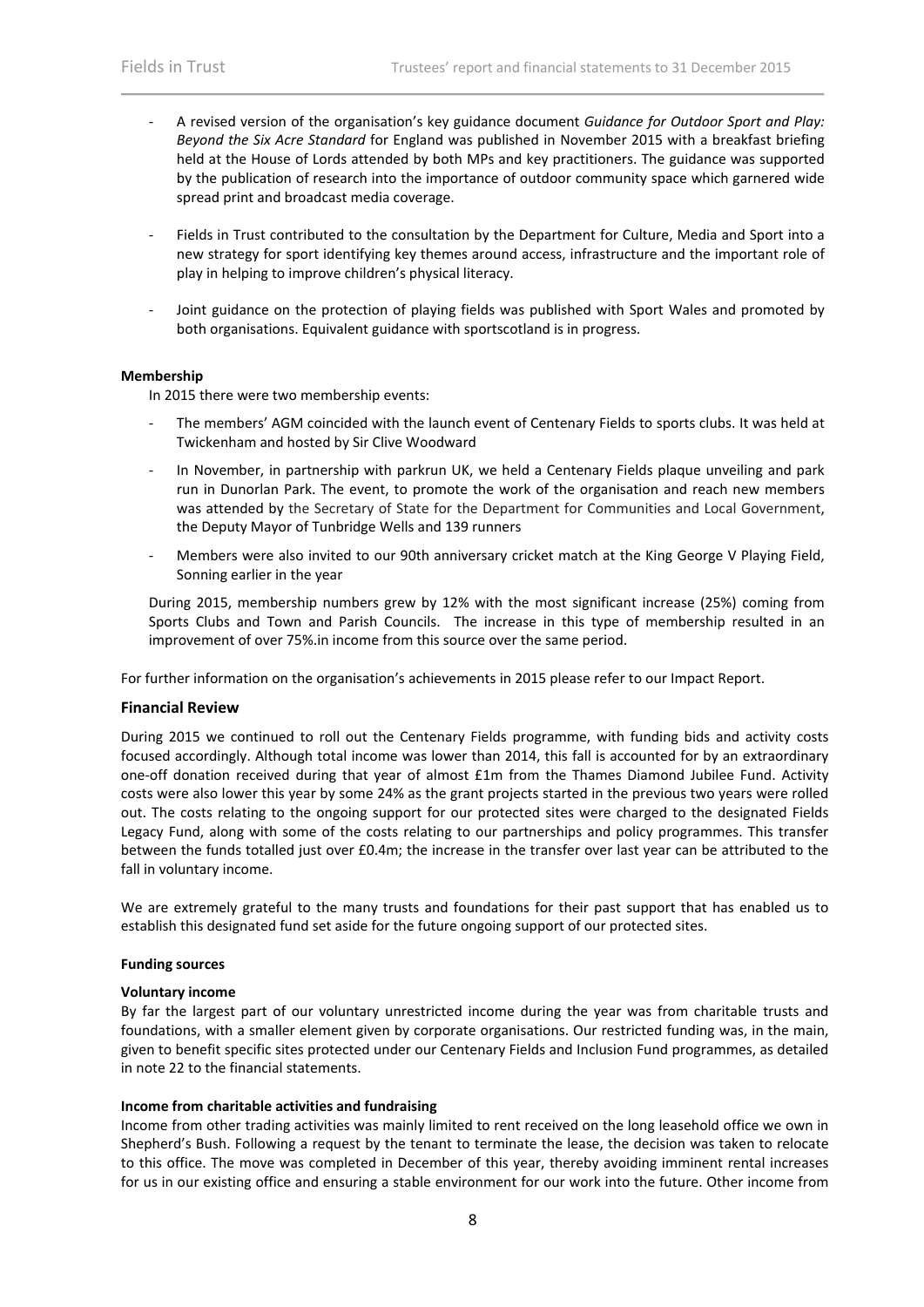charitable activities was generated largely from various field rents, technical advice and consultancy. We also work to advise and provide information on the protection and improvement of fields, which enables us to earn consultancy fees from providing strategic and technical advice on the long term protection of fields and recreation areas**.**

#### **Gifts in Kind**

Fields in Trust is grateful to the following organisations for their contributions in kind:

- The Fields in Trust office in Wales is provided free of rent by Sport Wales, contributing as a gift in kind towards our core costs.
- During the year, Freshfields Bruckhaus Derringer LLP carried out pro-bono legal work for us on our protection deeds, and provided their meeting rooms and facilities for our use free of charge.

These contributions have been included in the financial statements at their respective values to the charity.

#### **How the funding was spent**

During the year nearly £1.2m was spent on our charitable activities, helping to increase the number of sites we protect and ensure the continued safeguarding of those already protected by us.

We continue to strive to maintain administration costs at a low level and are pleased to report that nearly 98 pence in every pound spent by the charity was used on its charitable activities. Overhead costs were allocated across our projects and charitable activities as disclosed in note 7 to the accounts.

# **Reserves policy**

The trustees review the charity's anticipated income and expenditure targets and budgets on a regular basis, taking into account planned investment and future operating programmes. Two years ago, the trustees took the decision to set aside a designated fund from the general reserves as a Fields Legacy Fund, in recognition of the greatly increased number of fields and play areas the charity now safeguards. This fund will enable the charity to monitor the protection of these fields and generate further funding for their development.

During the year, transfers were made between the Fields Legacy Fund and the general fund to recognise the staff time spent on these safeguarded fields and also to acknowledge further donations towards this fund. The net result was a transfer to general funds of just over £0.4m and at the year end, the Fields Legacy Fund stood at £2.2m.

At the close of 2015, the charity and its subsidiary have combined unrestricted reserves of just under £4m, comprising:

|                                                            | £000  |
|------------------------------------------------------------|-------|
| Funds representing the Charity's Fixed Assets (designated) | 577   |
| Fields Legacy Fund (designated)                            | 2.202 |
| Free Reserves                                              | 1,142 |
|                                                            | 3,921 |

Free reserves (£1.14m) are those unrestricted funds not invested in fixed assets, earmarked for specific purposes or otherwise committed and represent just fewer than 12 months forward expenditure, which is budgeted at £1.16m for 2015.

In reviewing Fields in Trust's reserves policy, the trustees have considered carefully the following conditions, some of which are specific to the charity:

- The nature of the work, which is concerned with land protection in perpetuity
- The lack of guaranteed regular income (e.g. from public service level agreements etc)
- Future needs, opportunities, contingencies and risks
- ‐ Responsibilities and obligations to employees.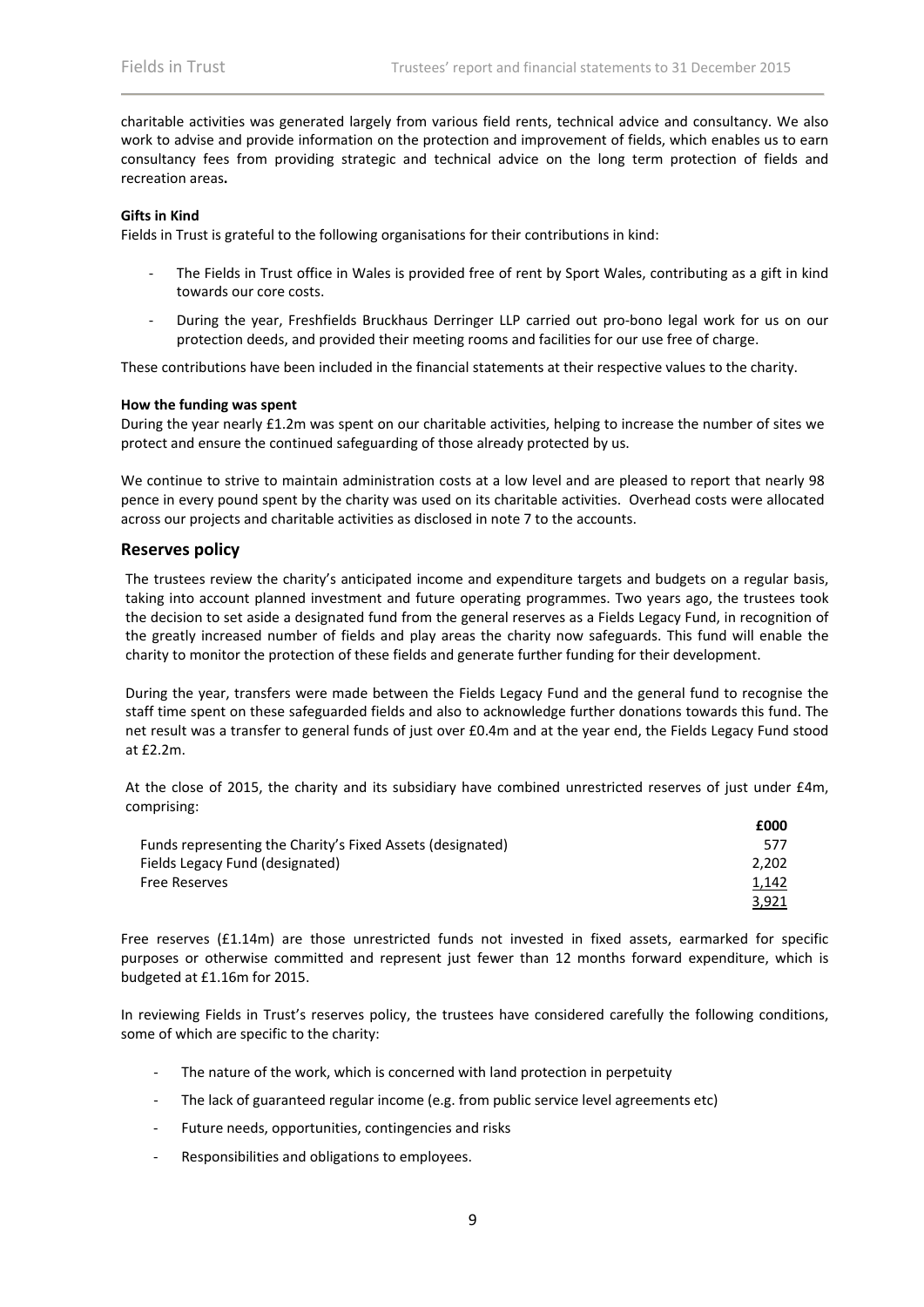The trustees consider that, in order to continue Fields in Trust's land protection and improvement policies and to provide the financial flexibility necessary to manage future development, it is prudent to retain reserves totalling around 12 months forward expenditure.

# **Investment policy and performance**

In accordance with the charity's Royal Charter, the trustees have the power to invest in such stocks, shares, investments and property as they deem appropriate. The investment portfolio is managed by Stonehage Fleming, from whom advice is sought on an ongoing basis

In managing the investments and making or varying the investments, the investment manager has regard to the following criteria:

- a) The suitability of any class of investments to the charity;
- b) The suitability of any particular investment as an investment of that kind;
- c) The need for diversification of the investments of the Charity, so far as is appropriate to the circumstances of the charity

The trustees' key objectives for long term investments are to preserve capital and income and to target a total annual return of RPI + 3%, from which an income yield of 3% is desirable. The short term portfolio is invested in an appropriate mix of fixed interest and cash-related securities in order to provide adequate working capital as necessary.

The performance of the investment portfolio is reviewed by the audit committee which meets up to four times a year. The value of the investments fell by nearly 3% during 2015. Taking into account dividend income received and investment management fees, there was a net fall in the value of the portfolio of 2.5%. 2015 was a difficult year for investments and this result reflects, to a large extent, the economic climate and the performance of global markets during the year. The portfolio does however continue to produce a strong income yield of around 3.5% which is comfortably above the desired income target.

# **Grant making policy**

The bulk of Fields in Trust's activities is concentrated on the provision of protection and development services, along with campaigning and lobbying for greater awareness. Where funds allow, the trustees may award grants for the improvement and maintenance of playing fields, play areas and recreational schemes, on condition the field is under the charity's protection. Such grants will generally be made from restricted funding or from general funds designated for that purpose and will be awarded under the conditions imposed by the funder, Fields in Trust or both. The charity does not generally make grants for unsolicited applications or to individuals.

# **Remuneration policy**

The pay of all staff is reviewed annually and normally increased in accordance with the consumer price index. In view of the location of the charity, the trustees benchmark against pay levels in other charities of a similar size within central London. The remuneration benchmark is the lower point of the range paid for similar roles adjusted for any additional skills or responsibilities. If recruitment or retention has proven difficult in the recent past a market addition is considered. The maximum pay is no greater than the highest benchmarked salary for a comparable role or for the equivalent market rate for the position.

# **Plans for future periods**

In 2016 the organisation will continue to focus on its defined key areas of activity with the aim of achieving the following objectives:

# **Direct Protection**

- ‐ Deliver the Centenary Fields programme in conjunction with The Royal British Legion, Poppy Scotland and Legion Scotland with the aim of securing 200 (aggregate) Centenary Fields by December 2016.
- ‐ Develop new protection programmes to help increase the number of sites protected by the organisation.

# **Partnerships**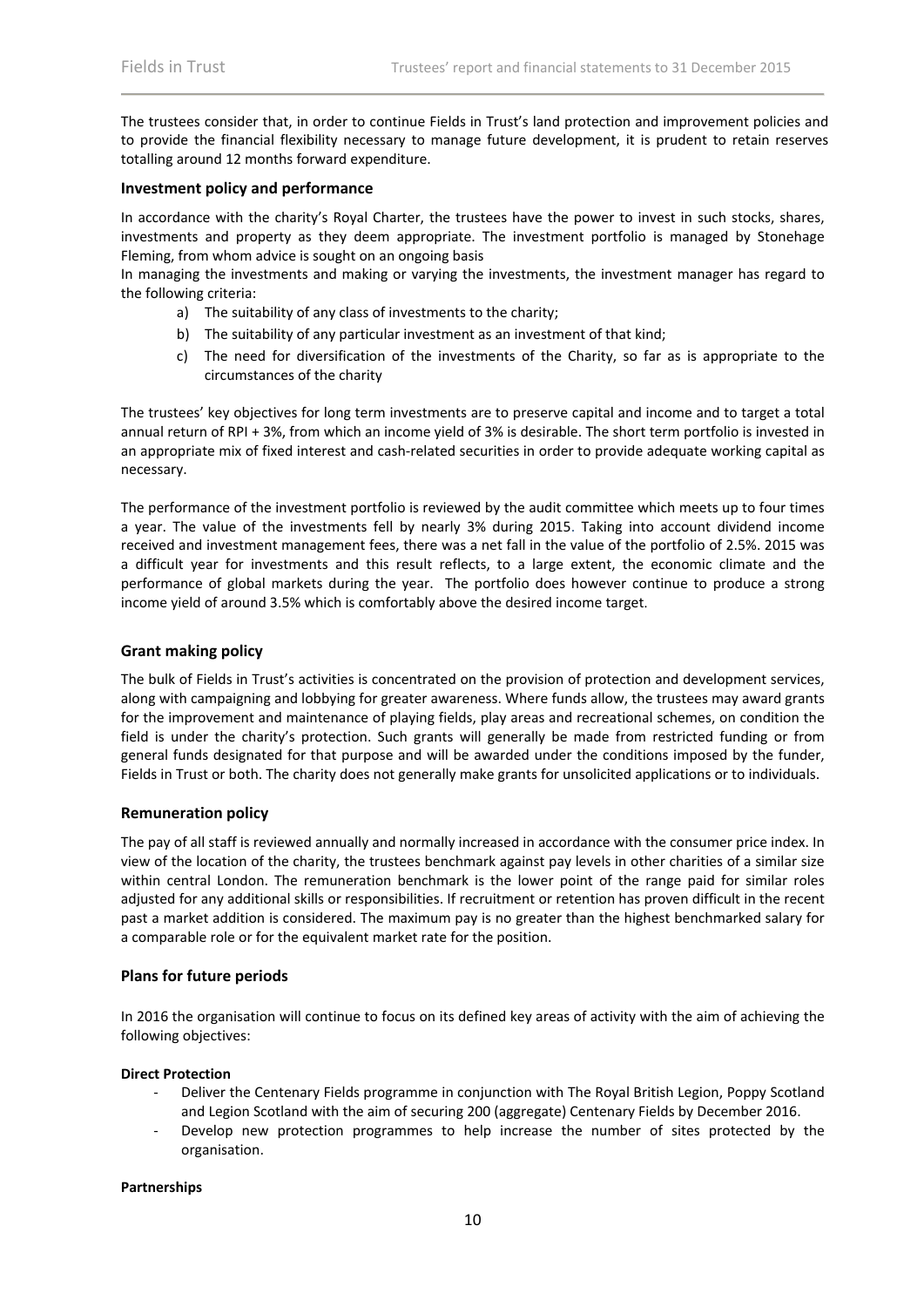- Review and improve the organisation's relationship with the network of County Playing Fields Associations.
- ‐ Continue to develop relationships with the four home nation Sports Councils and lobby for Fields in Trust protection to be linked to funding programmes.
- ‐ Continue to develop relationships with the four home nation NGBs and lobby for Fields in Trust protection to be linked to funding programmes.
- ‐ Develop a relationship with new partners including the Land Trust and the County Sports Partnerships to promote Fields in Trust protection.
- Identify key green space partners to work in partnership with to both advocate our work and develop new protection programmes.

# **Participation Programmes**

- Use Have a Field Day as a vehicle to engage all outdoor recreational spaces in the UK through a tiered activation pack and work towards establishing a single day in 2017 to champion the importance of green spaces.
- ‐ Use the Fields in Trust Awards 2016 to highlight the importance of all outdoor recreational spaces through categories available to all sites and associated media coverage. Reward best practice and key volunteers on Fields in Trust protected sites.
- ‐ Participate in The Patron's Lunch in June 2016 in honour of HM The Queen's 90th birthday.

# **Ongoing Support**

- ‐ Provide relevant support and ongoing stewardship to over 2,600 sites protected by Fields in Trust across the UK.
- ‐ Provide the general public with support on issues relating to playing fields.
- ‐ Complete legal review of historic sites and produce associated guidance on their legal status for internal and external reference.
- ‐ Conduct a full audit of all protected sites for completion at the end of 2017 and improve working relationships.
- Refresh campaigning tools for community groups and sites under threat.

# **Policy**

- ‐ Publish Welsh and Scottish versions of *Guidance for Outdoor Sport and Play: Beyond the Six Acre Standard* and promote UK wide.
- ‐ Compile a comprehensive set of organisational policies and goals relating to land protection and planning.
- ‐ Increase public awareness of the lack of statutory protection for outdoor recreational spaces through specific media campaigns.

# **Overview**

The organisation's key priority is to secure sufficient funding to enable the delivery of the planned activity for 2016 and beyond. The trustees and the executive are mindful of the need to diversify the organisation's income streams in order to guarantee its long term sustainability. As a result in 2016 we will be developing a new individual giving programme to appeal directly to the general public and resource will be allocated to approaching potential corporate partners and identifying funding opportunities from public bodies.

The trustees and the executive will also be looking to identify new programmes to ensure the organisation can continue to increase the number of outdoor recreational spaces of all kinds that can benefit from protection in perpetuity. Obesity and inactivity continue to be key issues and the work of Fields in Trust can play a significant part in helping to address these problems and positively contribute to the health and well being of communities across the UK.

# **Funds held as Custodian Trustee**

The charity acts as custodian trustee to other charities whose objects are similar and concerned with the protection and improvement of playing fields. Those charities for which Fields in Trust holds investments are listed in note 27 to the accounts. These investments are held separately from the charity's own investments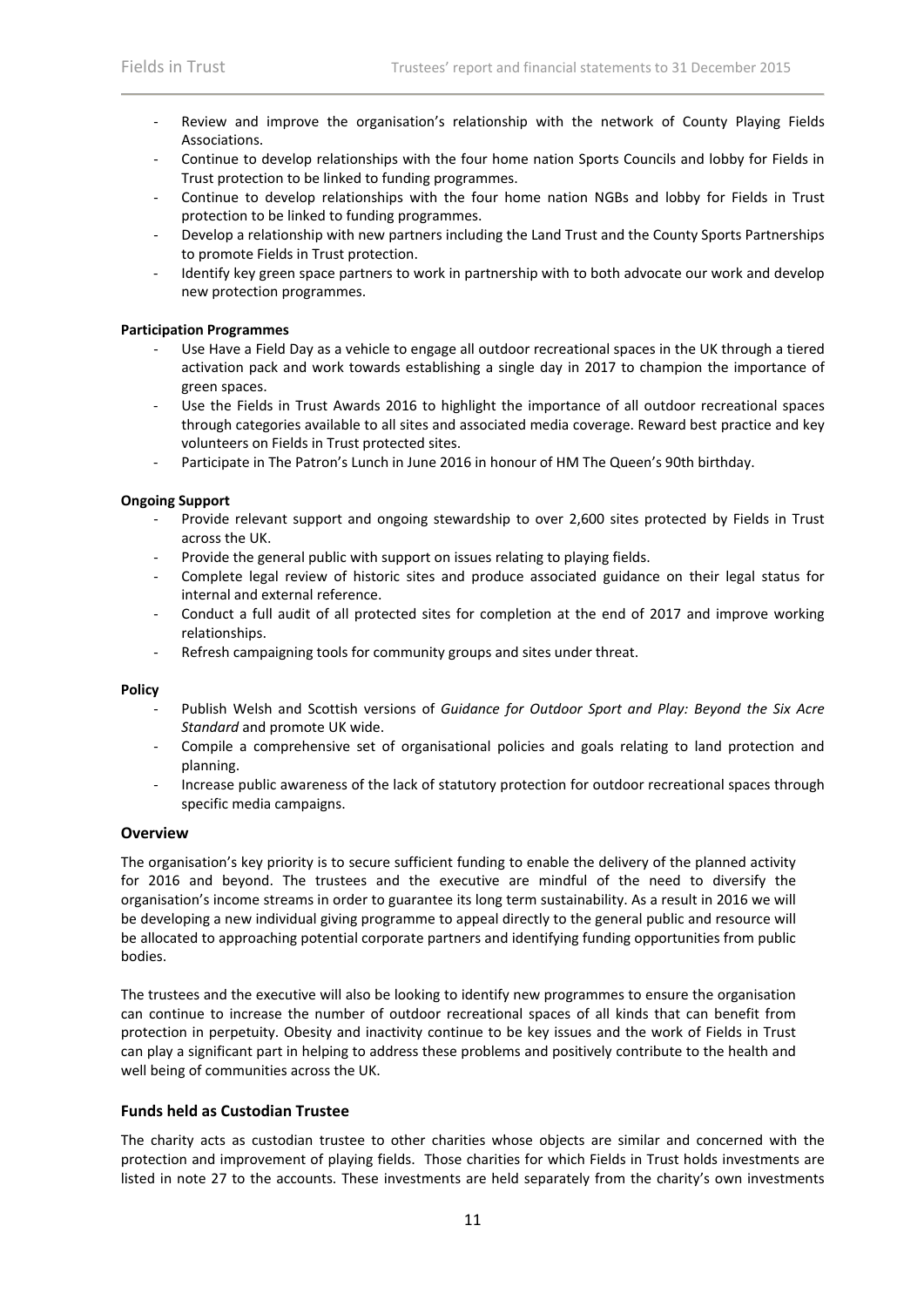and are not included in the financial statements, although income arising from those investments is held by Fields in Trust in separate restricted funds and shown as a creditor on the balance sheet.

# **Statement of Trustees' Responsibilities**

The trustees are responsible for preparing the report of the trustees and the financial statements in accordance with applicable law and United Kingdom Accounting Standards (United Kingdom Generally Accepted Accounting Practice).

The law applicable to charities in England and Wales and Scotland requires the trustees to prepare financial statements for each financial year which give a true and fair view of the state of affairs of the charity and the group and of the incoming resources and application of resources of the group for that period. In preparing these financial statements, the trustees are required to:

- Select suitable accounting policies and then apply them consistently;
- ‐ Observe the methods and principles in the Charities SORP;
- Make judgements and estimates that are reasonable and prudent;
- State whether applicable accounting standards have been followed, subject to any material departures disclosed and explained in the financial statements; and
- Prepare the financial statements on the going concern basis unless it is inappropriate to presume that the charity will continue in operation.

The trustees are responsible for keeping proper accounting records that disclose with reasonable accuracy at any time the financial position of the charity and enable them to ensure that the financial statements comply with the Charities Act 2011, the Charity (Accounts and Reports) Regulations 2008 and the provisions of the trust deed ,the Charities and Trustee Investment (Scotland) Act 2005, the Charities Accounts (Scotland) Regulations 2006 (as amended) and the provisions of the charity's constitution. They are also responsible for safeguarding the assets of the charity and the group and hence for taking reasonable steps for the prevention and detection of fraud and other irregularities.

The trustees are responsible for the maintenance and integrity of the charity and financial information included on the charity's website. Legislation in the United Kingdom governing the preparation and dissemination of financial statements may differ from legislation in other jurisdictions.

# **Auditors**

Sayer Vincent LLP were re‐appointed as the group and charity's auditors during the year and have expressed their willingness to continue in that capacity.

Approved by the board of trustees on 17 March 2016 and signed on its behalf by

Tin Prillip

**Tim Phillips CBE Chairman**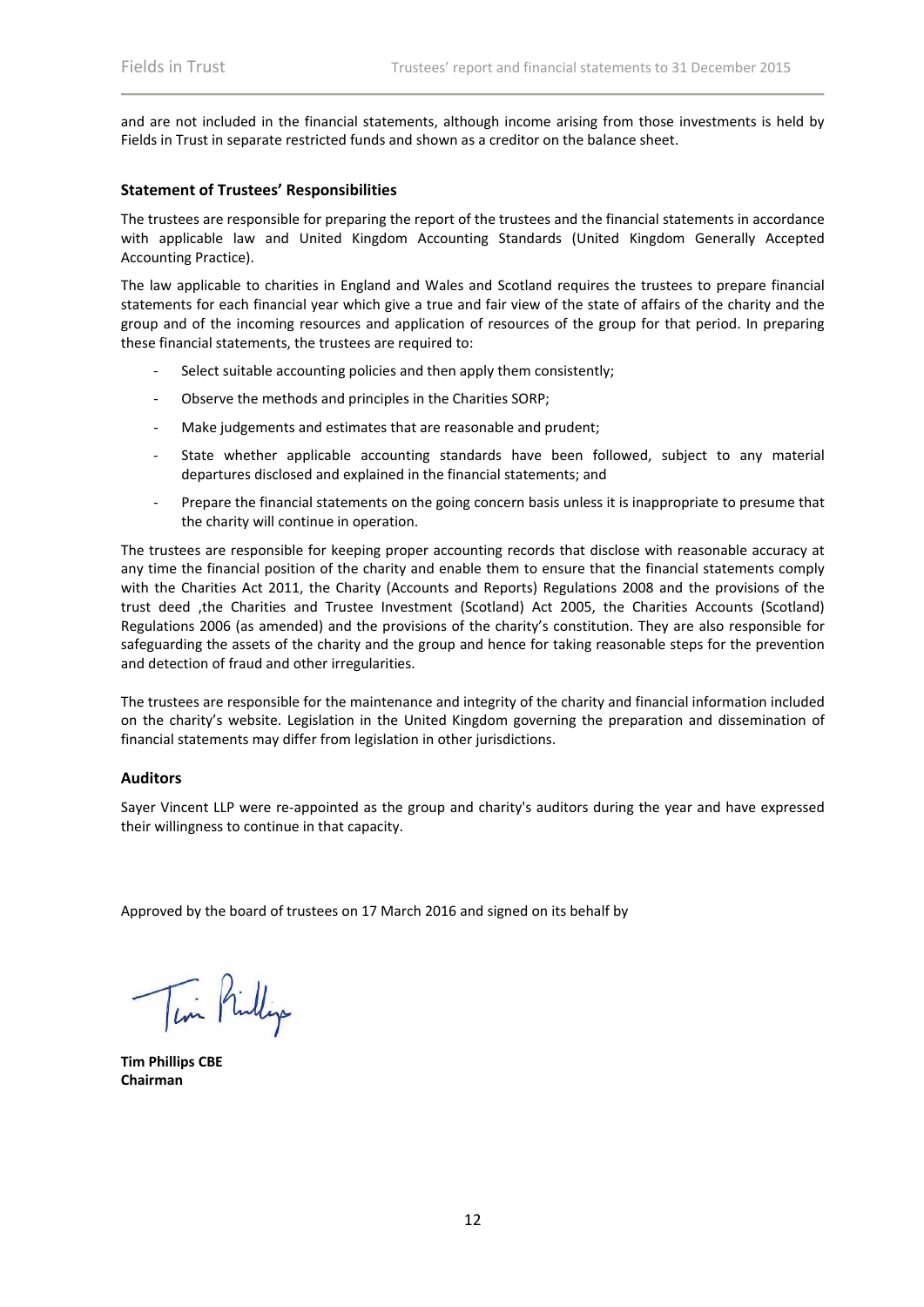# **Independent Auditor's Report to the Trustees of Fields in Trust**

We have audited the financial statements of Fields in Trust for the year ended 31 December 2015 which comprise the primary financial statements and the related notes. The financial reporting framework that has been applied in their preparation is applicable law and United Kingdom Accounting Standards (United Kingdom Generally Accepted Accounting Practice).

This report is made solely to the charity's trustees, as a body, in accordance with section  $44(1)(c)$  of the Charities and Trustee Investment (Scotland) Act 2005, section 144 of the Charities Act 2011 and regulations made under section 154 of that Act. Our audit work has been undertaken so that we might state to the charity's members those matters we are required to state to them in an auditors' report and for no other purpose. To the fullest extent permitted by law, we do not accept or assume responsibility to anyone other than the charity and the charity's trustees, as a body, for our audit work, for this report, or for the opinions we have formed.

# **Respective responsibilities of trustees and auditors**

As explained more fully in the statement of the trustees' responsibilities set out in the report of the trustees, the trustees are responsible for the preparation of financial statements which give a true and fair view.

We have been appointed as auditors under section 144/145 section 145 if below audit threshold of the Charities Act 2011 and 44(1)(c) of the Charities and Trustee Investment (Scotland) Act 2005 and report in accordance with regulations made under those Acts. Our responsibility is to audit and express an opinion on the financial statements in accordance with applicable law and International Standards on Auditing (UK and Ireland).

Those standards require us to comply with the Auditing Practices Board's Ethical Standards for Auditors.

# **Scope of the audit of the financial statements**

An audit involves obtaining evidence about the amounts and disclosures in the financial statements sufficient to give reasonable assurance that the financial statements are free from material misstatement, whether caused by fraud or error. This includes an assessment of: whether the accounting policies are appropriate to the charity's circumstances and have been consistently applied and adequately disclosed; the reasonableness of significant accounting estimates made by the trustees; and the overall presentation of the financial statements. In addition, we read all the financial and non‐financial information in the report of the trustees to identify material inconsistencies with the audited financial statements and to identify any information that is apparently materially incorrect based on, or materially inconsistent with, the knowledge acquired by us in the course of performing the audit. If we become aware of any apparent material misstatements or inconsistencies we consider the implications for our report.

# **Opinion on financial statements**

In our opinion the financial statements:

- Give a true and fair view of the state of the charity's affairs as at 31 December 2015 and of its incoming resources and application of resources, for the year then ended
- Have been properly prepared in accordance with United Kingdom Generally Accepted Accounting Practice
- Have been prepared in accordance with the requirements of the Charities Act 2011 and of the Charities and Trustee Investment (Scotland) Act 2005 and of regulation 8 of the Charities Accounts (Scotland) Regulations 2006 (as amended).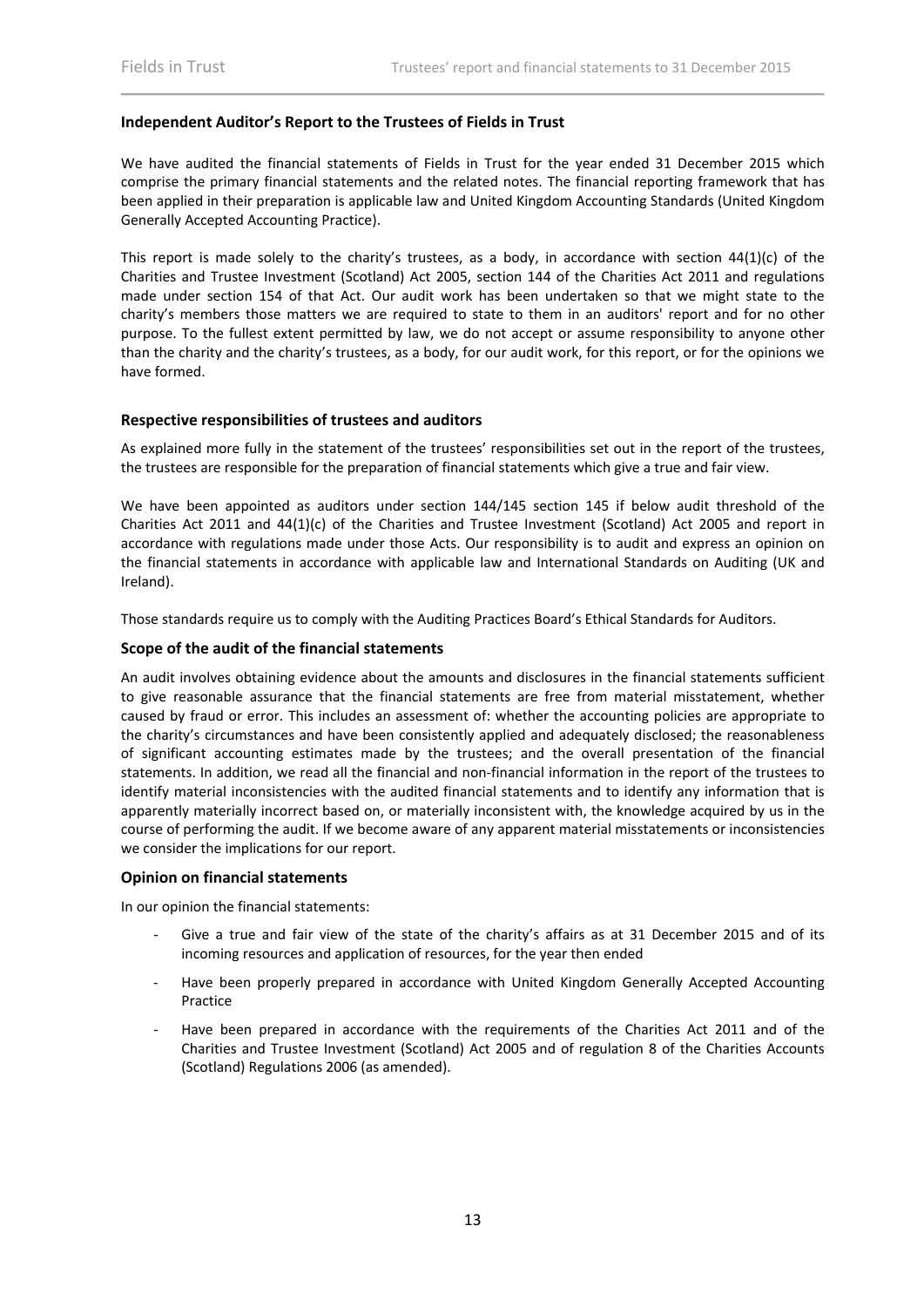#### **Matters on which we are required to report by exception**

We have nothing to report in respect of the following matters where the Charities Act 2011 and Charities Accounts (Scotland) Regulations 2006 (as amended) requires us to report to you if, in our opinion:

- ‐ The information given in the report of the trustees is inconsistent in any material respect with the financial statements
- ‐ Sufficient and proper accounting records have not been kept
- The financial statements are not in agreement with the accounting records and returns
- ‐ We have not received all the information and explanations we require for our audit.

Sayer Vircent LLP

31 March 2015 Sayer Vincent LLP, Statutory Auditors Invicta House, 108‐114 Golden Lane, LONDON EC1Y 0TL

Sayer Vincent LLP is eligible to act as an auditor in terms of section 1212 of the Companies Act 2006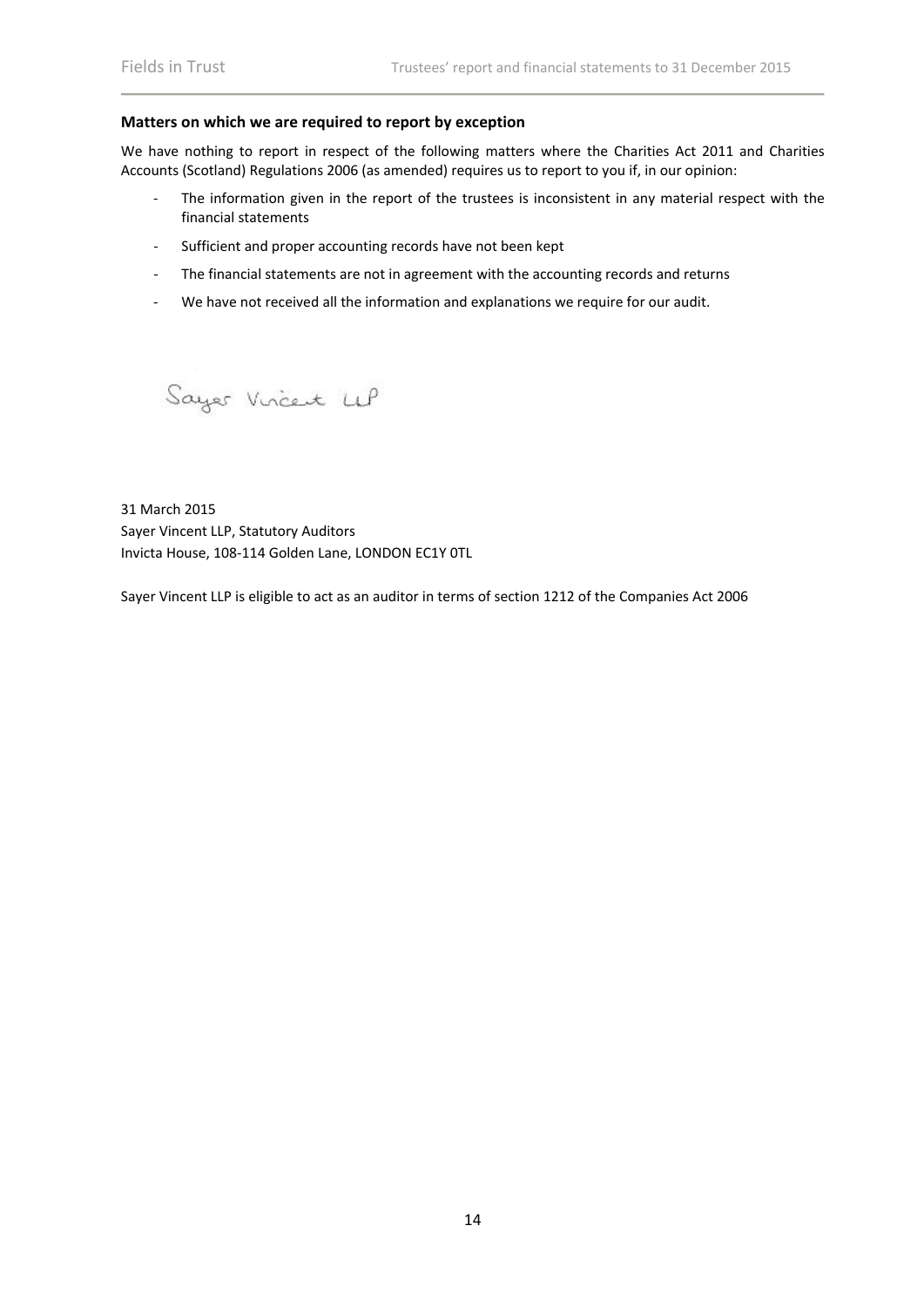# **Consolidated Statement of Financial Activities (including income and expenditure account) for the year ended 31 December 2015**

|                                                                    |      | <b>Unrestricted Funds</b> |                              | <b>Restricted Funds</b>      |                                  |               | <b>Total Funds</b>   |  |  |
|--------------------------------------------------------------------|------|---------------------------|------------------------------|------------------------------|----------------------------------|---------------|----------------------|--|--|
|                                                                    | Note | General<br>fund<br>f'000  | Designated<br>Funds<br>f'000 | <b>Income Funds</b><br>f'000 | Permanent<br>Endowments<br>f'000 | 2015<br>£'000 | 2014<br>$\rm{f}'000$ |  |  |
| <b>Income from</b>                                                 |      |                           |                              |                              |                                  |               |                      |  |  |
| Donations and legacies                                             | 3    | 373                       |                              |                              |                                  | 373           | 1,443                |  |  |
| Charitable activities<br>Direct protection and<br>improvement      | 4    | 64                        |                              | 95                           |                                  | 159           | 307                  |  |  |
| Policy                                                             |      |                           |                              |                              |                                  |               | $\mathbf{1}$         |  |  |
| Other trading activities                                           | 5    | 56                        |                              |                              |                                  | 56            | 49                   |  |  |
| Investments                                                        | 6    | 95                        |                              |                              | 5                                | 100           | 74                   |  |  |
| <b>Total income</b>                                                |      | 588                       | $\overline{\phantom{a}}$     | 95                           | 5                                | 688           | 1,874                |  |  |
| <b>Expenditure on</b>                                              | 7    |                           |                              |                              |                                  |               |                      |  |  |
| Raising funds                                                      |      | 27                        |                              |                              |                                  | 27            | 94                   |  |  |
| Charitable activities<br>Direct protection and                     |      |                           |                              |                              |                                  |               |                      |  |  |
| improvement                                                        |      | 318                       |                              | 38                           |                                  | 356           | 551                  |  |  |
| Partnerships                                                       |      | 139                       |                              |                              |                                  | 139           | 380                  |  |  |
| Participation programmes                                           |      | 228                       |                              |                              |                                  | 228           | 198                  |  |  |
| Ongoing support                                                    |      | 234                       |                              | 28                           | 1                                | 263           | 250                  |  |  |
| Policy                                                             |      | 218                       |                              |                              | $\overline{\phantom{a}}$         | 218           | 197                  |  |  |
| <b>Total expenditure</b>                                           |      | 1,164                     |                              | 66                           | $\mathbf{1}$                     | 1,231         | 1,670                |  |  |
| Net income/(expenditure) before<br>net gains/losses on investments |      | (576)                     |                              | 29                           | 4                                | (543)         | 204                  |  |  |
| Net gains/(losses) on investments                                  |      | (100)                     |                              |                              | (7)                              | (107)         | 147                  |  |  |
| Net income/(expenditure)                                           | 9    | (676)                     |                              | 29                           | (3)                              | (650)         | 351                  |  |  |
| Transfers between funds                                            |      | 521                       | $(428)-$                     | (93)                         |                                  |               |                      |  |  |
|                                                                    |      |                           |                              |                              |                                  |               |                      |  |  |
| Net movement in funds                                              |      | (155)                     | (428)                        | (64)                         | (3)                              | (650)         | 351                  |  |  |
| Total funds 1 January 2015                                         |      | 1,297                     | 3,207                        | 500                          | 101                              | 5,105         | 4,754                |  |  |
| Total funds at 31 December 2015                                    |      | 1,142                     | 2,779                        | 436                          | 98                               | 4,455         | 5,105                |  |  |

All the above results are derived from continuing activities. There were no other recognised gains or losses other than those stated above

Movements in funds are disclosed in Note 22 to the financial statements.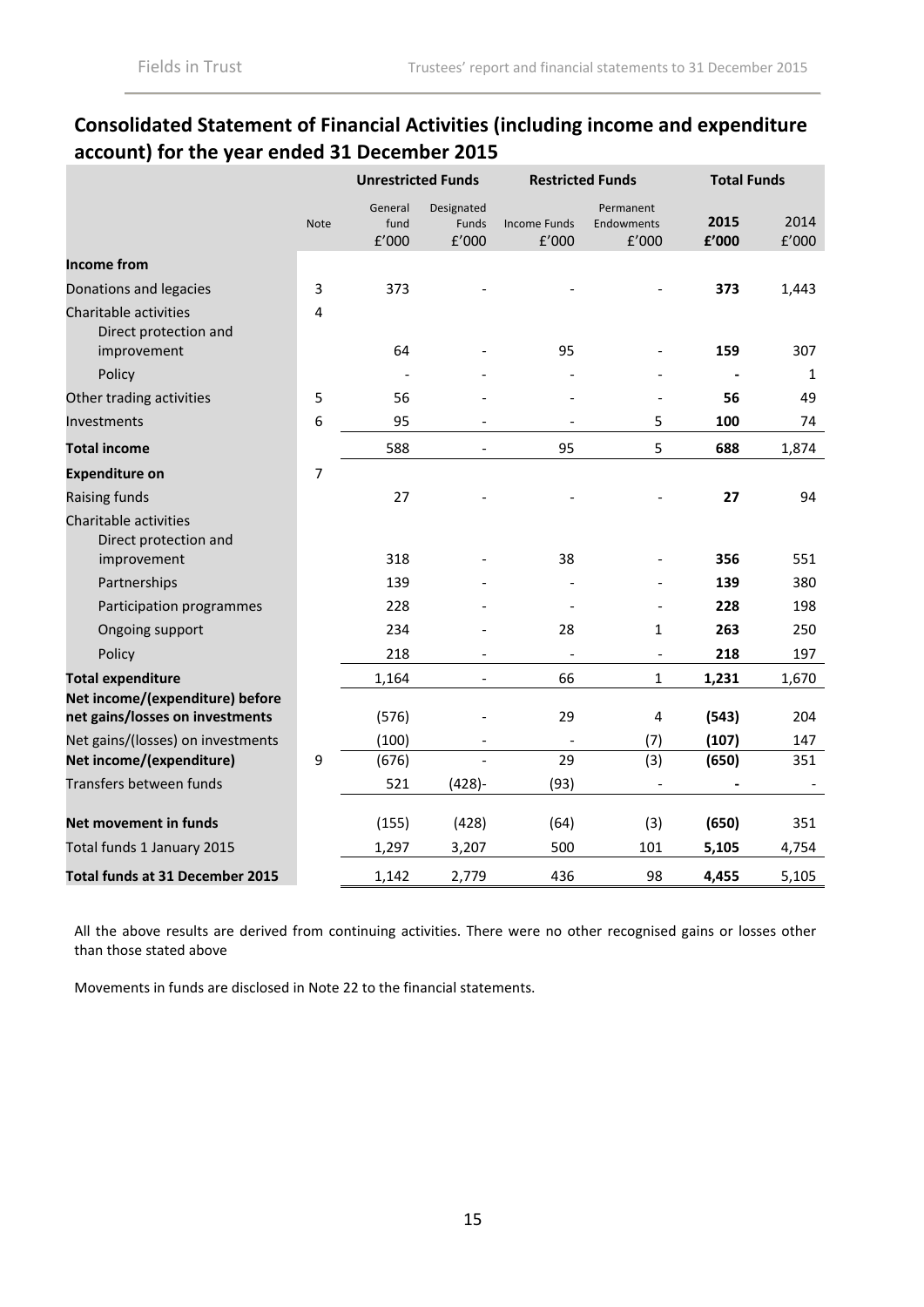# **Balance Sheets as at 31 December 2015**

|                                                      |             | Group                  |                       | Charity |                       |
|------------------------------------------------------|-------------|------------------------|-----------------------|---------|-----------------------|
|                                                      | <b>Note</b> | 2015                   | 2014                  | 2015    | 2014                  |
|                                                      |             | ${\bf f}^{\prime}$ 000 | ${\tt f}^{\prime}000$ | £'000   | ${\tt f}^{\prime}000$ |
| <b>Fixed assets</b>                                  |             |                        |                       |         |                       |
| Tangible fixed assets                                | 14          | 577                    | 583                   | 577     | 583                   |
| Investments                                          | 15          | 3,008                  | 3,098                 | 3,022   | 3,112                 |
|                                                      |             | 3,585                  | 3,681                 | 3,599   | 3,695                 |
| <b>Current assets</b>                                |             |                        |                       |         |                       |
| <b>Debtors</b>                                       | 18          | 54                     | 98                    | 54      | 98                    |
| Short term deposits                                  |             |                        | 2,000                 |         | 2,000                 |
| Cash at bank and in hand                             |             | 1,468                  | 248                   | 1,468   | 248                   |
|                                                      |             | 1,522                  | 2,346                 | 1,522   | 2,346                 |
| <b>Liabilities</b><br>Creditors: amounts falling due |             | 652                    |                       |         |                       |
| within one year                                      | 19          |                        | 922                   | 666     | 936                   |
| <b>Net current assets</b>                            |             | 870                    | 1,424                 | 856     | 1,410                 |
| <b>Total net assets</b>                              | 21          | 4,455                  | 5,105                 | 4,455   | 5,105                 |
| <b>Funds</b>                                         |             |                        |                       |         |                       |
| Restricted income funds                              |             | 535                    | 601                   | 535     | 601                   |
| Unrestricted funds                                   |             |                        |                       |         |                       |
| Designated funds                                     |             | 2,779                  | 3,207                 | 2,779   | 3,207                 |
| General fund                                         |             | 1,141                  | 1,297                 | 1,141   | 1,297                 |
| <b>Total charity funds</b>                           |             | 4,455                  | 5,105                 | 4,455   | 5,105                 |

Approved by the trustees on 17 March 2016 and signed on their behalf on by

Tin Prillip

**Tim Phillips Chairman**

**Jeremy Hammond Treasurer**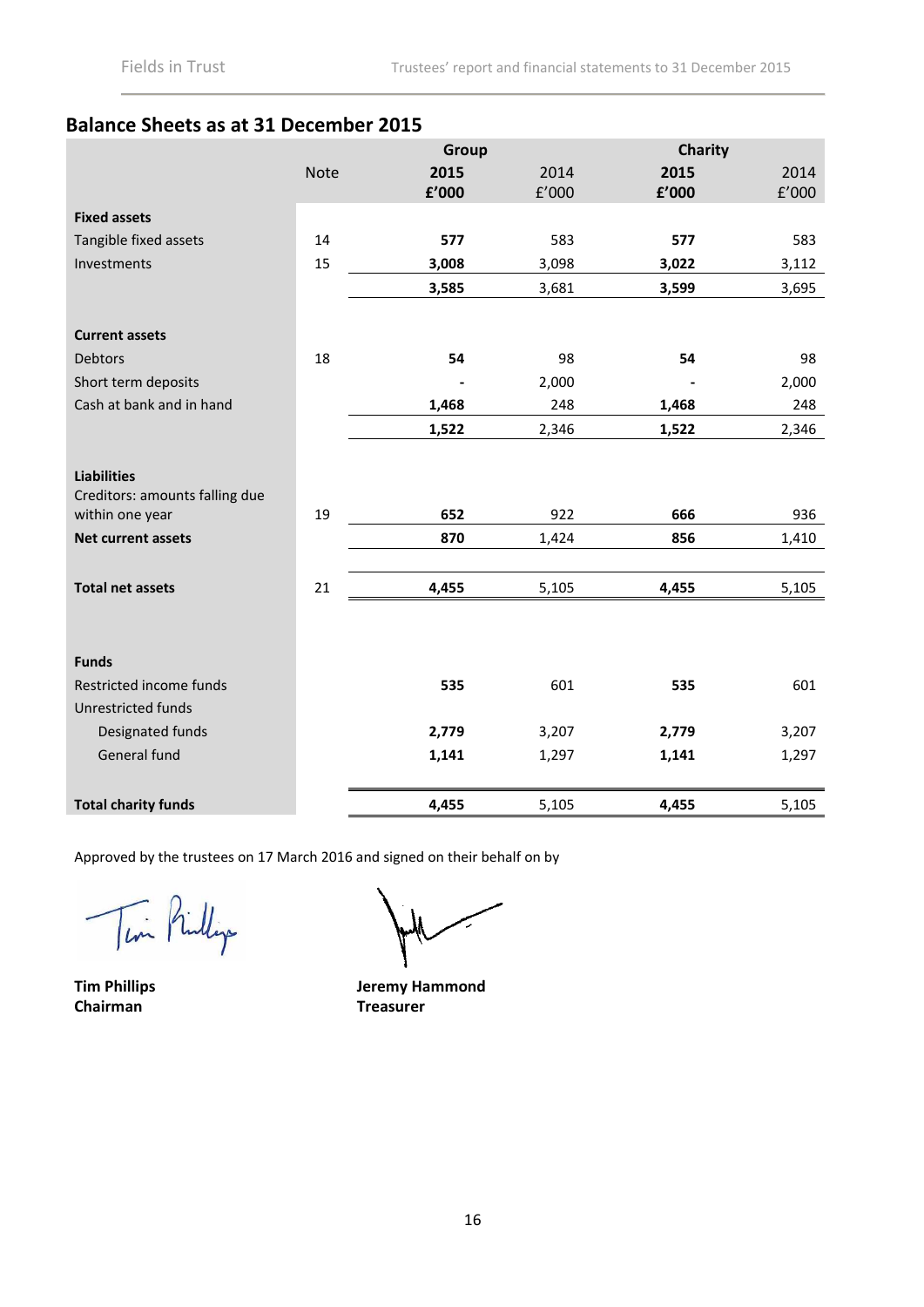# **Consolidated statement of cash flows for the year ended 31 December 2015**

|                                                        | <b>Note</b> | 2015  |       | 2014     |       |
|--------------------------------------------------------|-------------|-------|-------|----------|-------|
|                                                        |             | f'000 | f'000 | f'000    | f'000 |
| Cash flows from operating activities                   |             |       |       |          |       |
| Net cash provided by/(used in) operating activities    | 23          |       | (844) |          | (68)  |
|                                                        |             |       |       |          |       |
| Cash flows from investing activities                   |             |       |       |          |       |
| Dividends, interest and rents from investments         |             | 100   |       | 74       |       |
| Purchase of fixed assets                               |             | (18)  |       | (19)     |       |
| Proceeds from sale of investments                      |             | 73    |       | 2,224    |       |
| Purchase of investments                                |             | (101) |       | (2, 185) |       |
| Net movement in cash held for investment portfolio     |             | 10    |       | (184)    |       |
|                                                        |             |       |       |          |       |
|                                                        |             |       |       |          |       |
| Net cash provided by/(used in) investing activities    |             |       | 64    |          | (90)  |
|                                                        |             |       |       |          |       |
|                                                        |             |       |       |          |       |
| Change in cash and cash equivalents in the year        |             |       | (780) |          | (158) |
|                                                        |             |       |       |          |       |
| Cash and cash equivalents at the beginning of the year |             |       | 2,248 |          | 2,406 |
|                                                        |             |       |       |          |       |
|                                                        |             |       |       |          |       |
| Cash and cash equivalents at the end of the year       | 24          |       | 1,468 |          | 2,248 |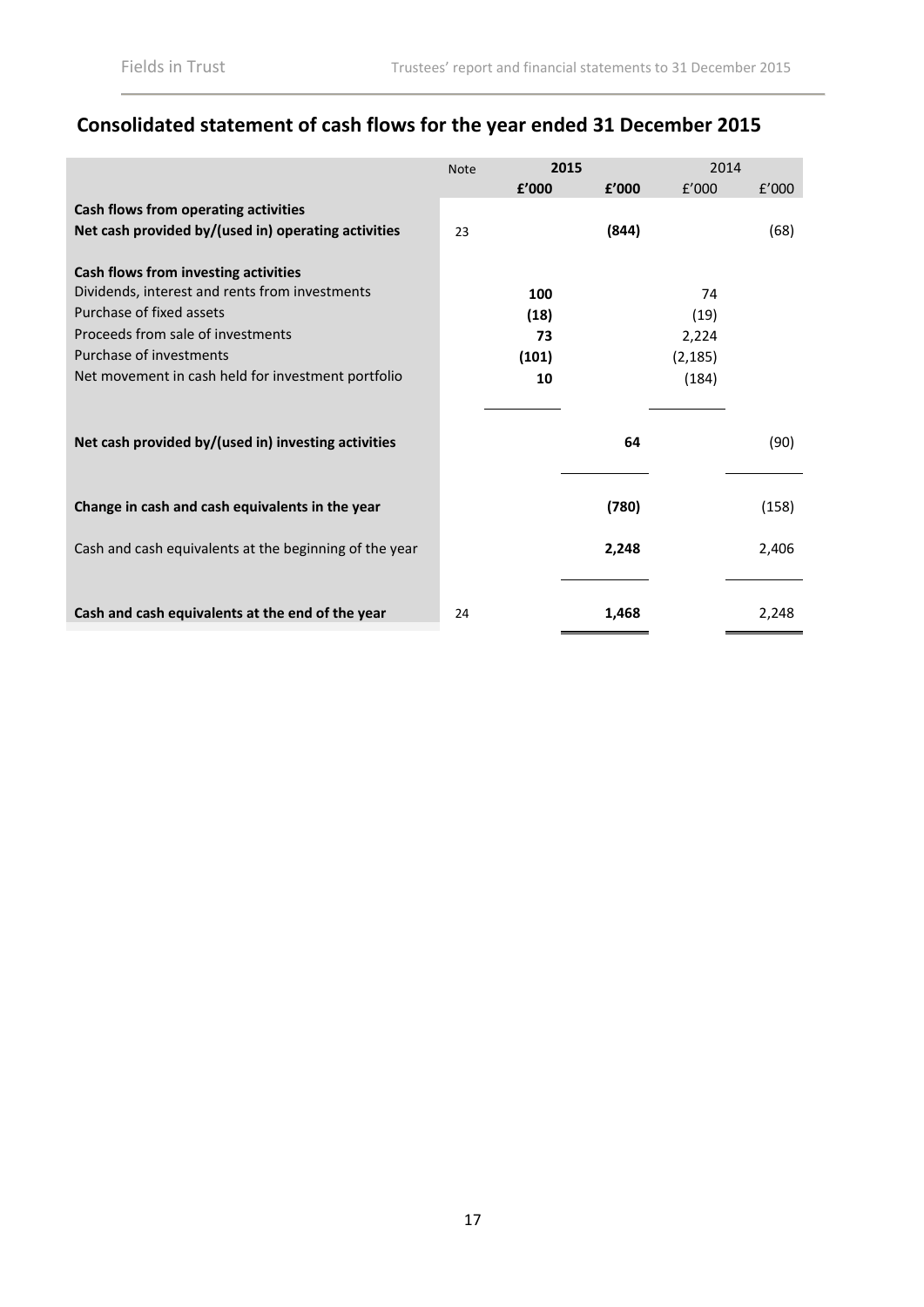# **Notes to the financial statements for the year ended 31 December 2015**

# **1 Accounting policies**

# **a) Basis of preparation**

The financial statements have been prepared in accordance with Accounting and Reporting by Charities: Statement of Recommended Practice applicable to charities preparing their accounts in accordance with the Financial Reporting Standard applicable in the UK and Republic of Ireland (FRS 102) (effective 1 January 2015) ‐ (Charities SORP FRS 102), the Financial Reporting Standard applicable in the UK and Republic of Ireland (FRS 102) (August 2014).

Assets and liabilities are initially recognised at historical cost or transaction value unless otherwise stated in the relevant accounting policy or note.

# **Basis of preparation – group accounts**

These financial statements consolidate the results of the charity and its wholly‐owned subsidiary NPFA Services Limited on a line by line basis. Transactions and balances between the charity and its subsidiary have been eliminated from the consolidated financial statements. Balances between the two companies are disclosed in the notes of the charity's balance sheet. A separate statement of financial activities, or income and expenditure account, for the charity itself is not presented because the charity has taken advantage of the exemption afforded by section 408 of the Companies Act 2006.

The financial statements have been prepared to give a 'true and fair' view and have departed from the Charities (Accounts and Reports) Regulations 2008 only to the extent required to provide a 'true and fair view'. This departure has involved following Accounting and Reporting by Charities preparing their accounts in accordance with the Financial Reporting Standard applicable in the UK and Republic of Ireland (FRS 102) issued on 16 July 2014 rather than the Accounting and Reporting by Charities: Statement of Recommended Practice effective from 1 April 2005 which has since been withdrawn.

#### b) **Reconciliation with previous Generally Accepted Accounting Practice**

In preparing the accounts, the trustees have considered whether in applying the accounting policies required by FRS 102 and the Charities SORP FRS 102 a restatement of comparative items was required. The transition date was 1 January 2014. No transitional adjustments were required.

# **c) Public benefit entity**

The charity meets the definition of public benefit entity under FRS 102

# **d) Going concern**

The trustees consider that there are no material uncertainties about the charity's ability to continue as a going concern.

The trustees do not consider that there are any sources of estimation or uncertainty at the reporting date that have a significant risk of causing a material adjustment to the carrying amounts of assets and liabilities within the next reporting period.

# **e) Income**

Income is recognised when the charity has entitlement to the funds, any performance conditions attached to the income have been met, it is probable that the income will be received and that the amount can be measured reliably.

Income from grants, whether capital or revenue grants, is recognised when the charity has entitlement to the funds; any performance conditions attached to the grants have been met; it is probable that the income will be received; and the amount can be measured reliably and is not deferred.

For legacies, entitlement is taken as the earlier of the date on which either: the charity is aware that probate has been granted; the estate has been finalised and notification has been made by the executor(s) to the charity that a distribution will be made; or when a distribution is received from the estate. Receipt of a legacy, in whole or in part, is only considered probable when the amount can be measured reliably and the charity has been notified of the executor's intention to make a distribution. Where legacies have been notified to the charity or the charity is aware of the granting of probate and the criteria for income recognition have not been met, then the legacy is a treated as a contingent asset and disclosed if material.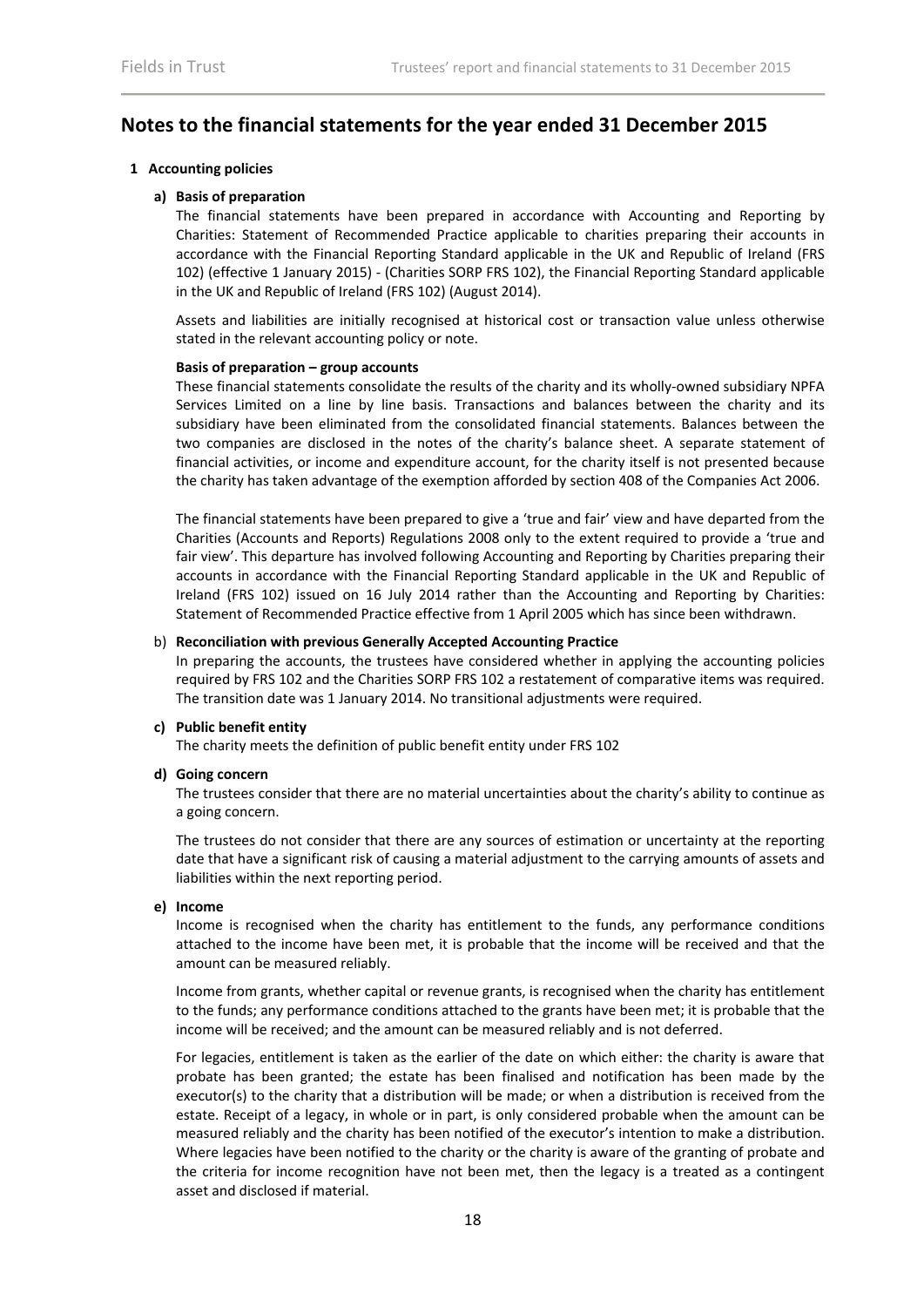Income received in advance of the provision of a specified service is deferred until the criteria for income recognition are met.

# **f) Donations of gifts, services and facilities**

Donated professional services and facilities are recognised as income when the charity has control over the item or received the service, any conditions associated with the donation have been met, the receipt of economic benefit from the use by the charity of the item is probable and that economic benefit can be measured reliably.

On receipt, donated gifts, professional services and donated facilities are recognised on the basis of the value of the gift to the charity which is the amount the charity would have been willing to pay to obtain services or facilities of equivalent economic benefit on the open market; a corresponding amount is then recognised in expenditure in the period of receipt.

#### **g) Interest receivable**

Interest on funds held on deposit is included when receivable and the amount can be measured reliably by the charity; this is normally upon notification of the interest paid or payable by the bank.

#### **h) Fund accounting**

Restricted funds are to be used for specific purposes as laid down by the donor. Expenditure which meets these criteria is charged to the fund.

Unrestricted funds are donations and other incoming resources received or generated for the charitable purposes.

Designated funds are unrestricted funds earmarked by the trustees for particular purposes.

#### **i) Expenditure and irrecoverable VAT**

Expenditure is recognised once there is a legal or constructive obligation to make a payment to a third party; it is probable that settlement will be required; and the amount of the obligation can be measured reliably. Expenditure is classified under the following activity headings:

- ‐ Costs of raising funds relate to the costs incurred by the charity in inducing third parties to make voluntary contributions to it, as well as the cost of any activities with a fundraising purpose
- ‐ Expenditure on charitable activities includes the costs of delivering services, advice, technical support and other related activities undertaken to further the purposes of the charity and their associated support costs
- ‐ Other expenditure represents those items not falling into any other heading.

Irrecoverable VAT is charged as a cost against the activity for which the expenditure was incurred.

# **j) Grantmaking**

Grants payable are charged to the Statement of Financial Activities in the year in which the offer is conveyed to the recipient except in those cases where the offer is conditional, such grants being recognised as expenditure when the conditions attaching are fulfilled.

# **k) Allocation of overhead costs**

Resources expended are allocated to the particular activity where the cost relates directly to that activity. However, the cost of overall direction and administration of each activity, comprising the salary and overhead costs of the central function, is apportioned on the following bases which are an estimate, based on staff time, of the amount attributable to each activity:

| Direct protection and improvement | 30% |
|-----------------------------------|-----|
| Partnerships                      | 14% |
| <b>Participation Programmes</b>   | 16% |
| <b>Ongoing Support</b>            | 26% |
| Policy                            | 14% |

Where information about the aims, objectives and projects of the charity is provided to potential beneficiaries, the costs associated with this publicity are allocated to charitable expenditure.

Where such information about the aims, objectives and projects of the charity is also provided to potential donors, activity costs are apportioned between fundraising and charitable activities on the basis of area of literature occupied by each activity.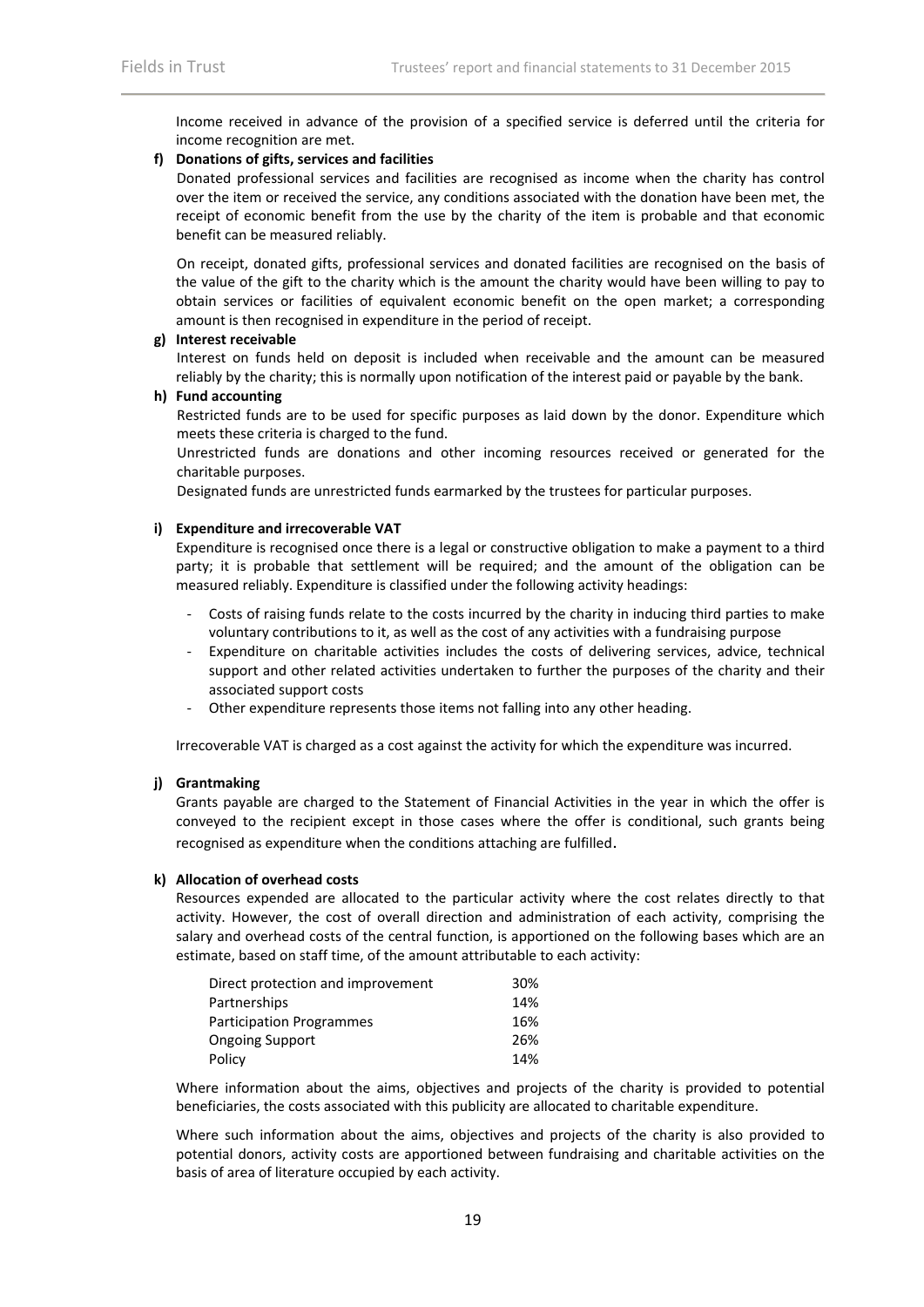Overhead and governance costs are re‐allocated to each of the activities on a similar basis which is an estimate, based on staff time, of the amount attributable to each activity.

#### **l) Operating leases**

Rental charges are charged on a straight line basis over the term of the lease.

#### **m) Tangible fixed assets**

Items of equipment are capitalised where the purchase price exceeds £1,000. Depreciation costs are allocated to activities on the basis of the use of the related assets in those activities. Assets are reviewed for impairment if circumstances indicate their carrying value may exceed their net realisable value and value in use.

Depreciation is provided at rates calculated to write down the cost of each asset to its estimated residual value over its expected useful life. The depreciation rates in use are as follows:

| Long leasehold properties | 50 years |
|---------------------------|----------|
| Office furniture          | 10 years |
| IT equipment and Database | 4 years  |

#### **n) Debtors**

Trade and other debtors are recognised at the settlement amount due after any trade discount offered. Prepayments are valued at the amount prepaid net of any trade discounts due.

#### **o) Cash at bank and in hand**

Cash at bank and cash in hand includes cash and short term highly liquid investments with a short maturity of three months or less from the date of acquisition or opening of the deposit or similar account. Cash balances exclude any funds held on behalf of service users.

#### **p) Creditors and provisions**

Creditors and provisions are recognised where the charity has a present obligation resulting from a past event that will probably result in the transfer of funds to a third party and the amount due to settle the obligation can be measured or estimated reliably. Creditors and provisions are normally recognised at their settlement amount after allowing for any trade discounts due.

The charity only has financial assets and financial liabilities of a kind that qualify as basic financial instruments. Basic financial instruments are initially recognised at transaction value and subsequently measured at their settlement value.

#### **q) Pensions**

The charity operates a defined contribution pension scheme. The assets of the scheme are held separately from those of the charity in an independently administered fund. The pension cost charge represents contributions payable under the scheme by the charity to the fund. The charity has no liability under the scheme other than for the payment of those contributions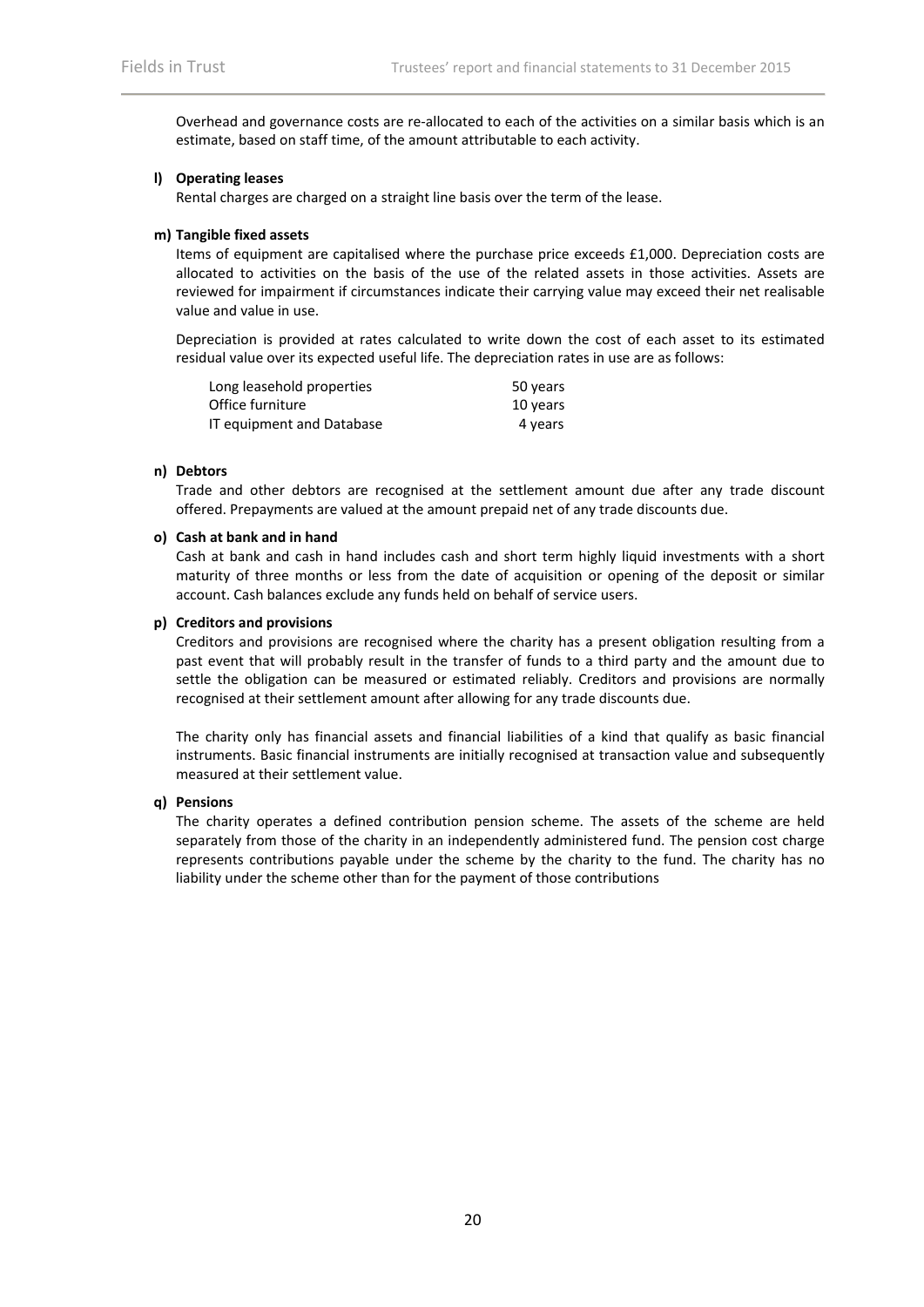# **2 Detailed comparatives for SOFA**

|                                     | Unrestricted funds |                          |        | <b>Restricted funds</b>  | 2014         |
|-------------------------------------|--------------------|--------------------------|--------|--------------------------|--------------|
|                                     | General            | Designated               | Income | Permanent                |              |
|                                     | fund               | fund                     | funds  | endowment                |              |
| 2014                                | £'000              | £'000                    |        | £'000                    | £'000        |
| Income from:                        |                    |                          |        |                          |              |
| Donations and legacies              | 1,359              |                          | 84     |                          | 1,443        |
| Charitable activities               |                    |                          |        |                          |              |
| Direct protection and improvement   | 95                 |                          | 212    |                          | 307          |
| Policy                              | $\mathbf{1}$       |                          |        |                          | $\mathbf{1}$ |
| Other trading activities            | 49                 |                          |        |                          | 49           |
| Investments                         | 64                 |                          | 6      | 4                        | 74           |
| <b>Total income</b>                 | 1,568              | $\overline{\phantom{a}}$ | 302    | $\overline{\mathbf{4}}$  | 1,874        |
| <b>Expenditure on:</b>              |                    |                          |        |                          |              |
| Raising funds                       | 94                 |                          |        |                          | 94           |
| Charitable activities               |                    |                          |        |                          |              |
| Direct protection and improvement   | 351                |                          | 198    | $\overline{2}$           | 551          |
| Partnerships                        | 119                |                          | 261    |                          | 380          |
| Participation programmes            | 198                |                          |        |                          | 198          |
| <b>Ongoing Support</b>              | 250                |                          |        |                          | 250          |
| Policy                              | 197                |                          |        |                          | 197          |
| Other                               |                    |                          |        |                          |              |
| <b>Total expenditure</b>            | 1,209              | $\overline{\phantom{a}}$ | 459    | $\overline{2}$           | 1,670        |
|                                     |                    |                          |        |                          |              |
| Net income/ expenditure before net  |                    |                          |        |                          |              |
| gains/(losses) on investments       | 359                |                          | (157)  | $\overline{2}$           | 204          |
| Net gains / (losses) on investments | 131                | $\overline{\phantom{a}}$ | 14     | 2                        | 147          |
| Net income/(expenditure)            | 490                |                          | (143)  | 4                        | 351          |
| Transfers between funds             | (318)              | 318                      |        | $\overline{\phantom{a}}$ |              |
| Net movement in funds               | 172                | 318                      | (143)  | 4                        | 351          |
| Total funds brought forward         | 1,125              | 2,889                    | 643    | 97                       | 4,754        |
| <b>Total funds carried forward</b>  | 1,297              | 3,207                    | 500    | 101                      | 5,105        |

Expenditure figures have been restated to include "Ongoing protection" as part of the charitable activities. This has no impact on overall expenditure.

# **3 Income from donations and legacies**

|                                                                                                                                                                                          | Unrestricted<br>f'000 | Restricted<br>f'000 | 2015<br>f'000 | 2014<br>f'000 |
|------------------------------------------------------------------------------------------------------------------------------------------------------------------------------------------|-----------------------|---------------------|---------------|---------------|
| Gifts                                                                                                                                                                                    | 360                   |                     | 360           | 1,422         |
| Donated services                                                                                                                                                                         | 13                    |                     | 13            | 21            |
|                                                                                                                                                                                          | 373                   |                     | 373           | 1,443         |
| Gifts in Kind included in the above voluntary income are as follows<br>Sport Wales (accommodation)<br>Freshfields LLP (legal and meeting room costs)<br>Wright Hassall LLP (legal costs) | 3<br>10               | 3<br>15             |               |               |
| Broadgate Mainland (PR)                                                                                                                                                                  |                       |                     |               | 2             |
| Total gifts in kind                                                                                                                                                                      |                       |                     | 13            | 21            |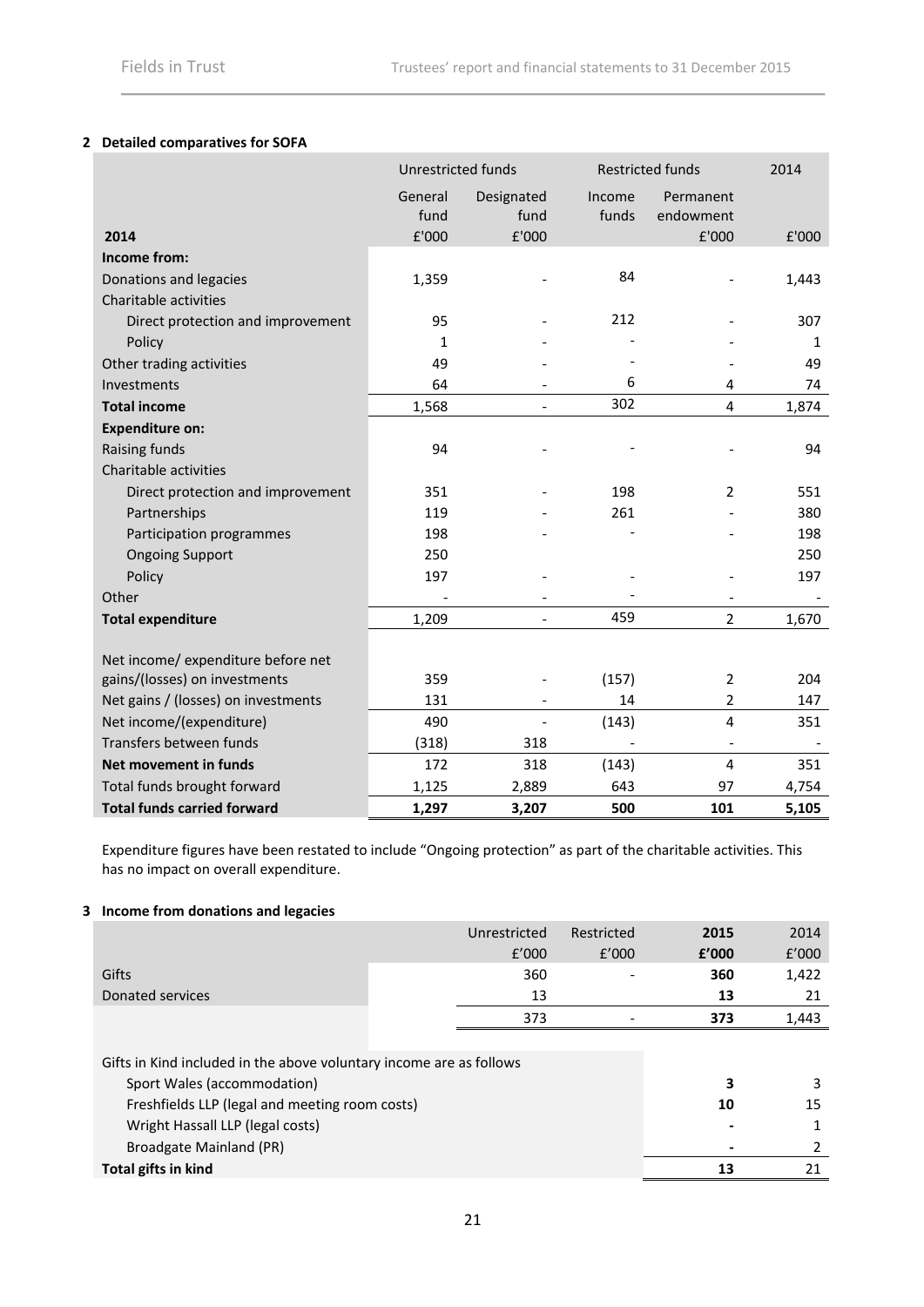|   |                                         | <b>Unrestricted</b> | <b>Restricted</b> | 2015   | 2014         |
|---|-----------------------------------------|---------------------|-------------------|--------|--------------|
|   |                                         | £000's              | £000's            | £000's | £000's       |
|   | Grants from charitable trusts           |                     | 95                | 95     | 212          |
|   | Field income and rents                  | 50                  |                   | 50     | 56           |
|   | Project cost recovery                   | $\mathbf{1}$        |                   | 1      | 12           |
|   | <b>Technical consultancy</b>            | 13                  |                   | 13     | 27           |
|   |                                         |                     |                   |        |              |
|   | Subtotal for direct protection and      |                     |                   |        |              |
|   | improvement                             | 63                  | 95                | 159    | 307          |
|   |                                         |                     |                   |        |              |
|   | <b>Publication sales</b>                |                     |                   |        | $\mathbf{1}$ |
|   |                                         |                     |                   |        |              |
|   | <b>Subtotal for policy</b>              |                     |                   |        | $\mathbf{1}$ |
|   | Total income from charitable activities | 63                  | 95                | 159    |              |
|   |                                         |                     |                   |        | 308          |
| 5 | Income from other trading activities    |                     |                   |        |              |
|   | Sponsorship                             | $\overline{7}$      |                   | 7      |              |
|   | Rental from long leasehold property     |                     |                   |        |              |
|   |                                         | 49                  |                   | 49     | 49           |
|   |                                         | 56                  |                   | 56     | 49           |
|   |                                         |                     |                   |        |              |
| 6 | Income from investments                 |                     |                   |        |              |
|   | Investment income                       | 94                  | 5                 | 99     | 73           |
|   | Interest on cash deposits and loans     | $\mathbf{1}$        |                   | 1      | $\mathbf{1}$ |
|   |                                         |                     |                   |        |              |
|   |                                         | 95                  | 5                 | 100    | 74           |
|   |                                         |                     |                   |        |              |

# **4 Income from charitable activities**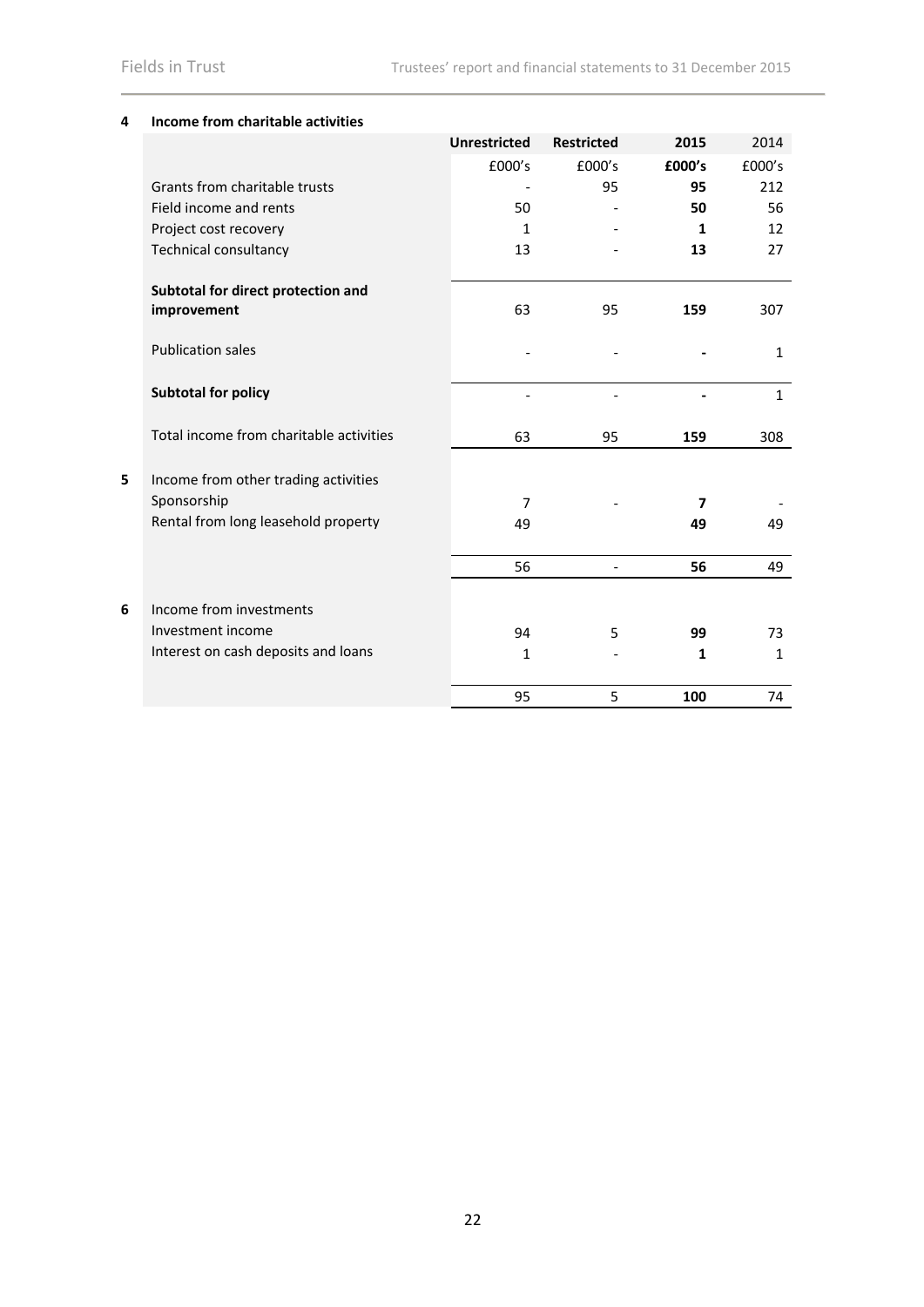#### **7. Analysis of expenditure**

| Charitable activities             |                       |                |               |                          |                |                |               |                          |       |                |
|-----------------------------------|-----------------------|----------------|---------------|--------------------------|----------------|----------------|---------------|--------------------------|-------|----------------|
|                                   | Direct protection and |                | Participation | Ongoing                  |                |                |               |                          |       |                |
| improvement                       |                       | Partnerships   | programmes    | support                  | Policy         | Governance     | Raising funds | Overheads                | 2015  | 2014           |
|                                   | ${\tt f}^{\prime}000$ | $\rm{f}'000$   | E'000         | f'000                    | f'000          | $\rm{f}'000$   | $E$ ;000      | ${\tt f}^{\prime}000$    | f'000 | f'000          |
| Membership recruitment            |                       |                | 2             | $\overline{\phantom{a}}$ | 3              |                |               |                          | 5     | 5              |
| Rental property costs             |                       |                |               |                          |                |                | 6             |                          | 6     | $\overline{7}$ |
| Events and related costs          |                       |                |               |                          |                |                |               |                          |       | 6              |
| Investment management fees        |                       |                |               |                          |                |                | 21            |                          | 21    | 16             |
| Staff costs                       | 192                   | 96             | 90            | 163                      | 93             |                |               |                          | 634   | 676            |
| Other staff costs                 | 6                     | 5              | 5             | $\overline{7}$           | 26             |                |               |                          | 49    | 75             |
| Training and development          |                       |                |               | $\mathbf{1}$             |                |                |               |                          | 1     | 11             |
| Office costs and overheads        |                       |                |               |                          |                |                |               | 115                      | 115   | 125            |
| Fields costs                      |                       |                |               | 16                       |                |                |               |                          | 16    | 15             |
| Memorial plaques                  | $\overline{2}$        |                |               | $\mathbf{1}$             |                |                |               |                          | 3     | 10             |
| Grants for long term protection   | 29                    |                |               |                          |                |                |               |                          | 29    | 251            |
| Restricted funds released for     |                       |                |               |                          |                |                |               |                          |       |                |
| improvements                      | 38                    |                |               |                          |                |                |               |                          | 38    | 199            |
| Consultancy                       | 5                     | 5              | 4             | 17                       | 5              |                |               |                          | 36    | 26             |
| Publicity, marketing, website and |                       |                |               |                          |                |                |               |                          |       |                |
| event costs                       | 14                    | 8              | 102           | 4                        | 50             |                |               |                          | 178   | 142            |
| Audit costs                       |                       |                |               |                          |                | 10             |               |                          | 10    | 10             |
| Legal advice (fields)             | 22                    | $\overline{2}$ |               | 14                       |                |                |               |                          | 38    | 37             |
| Governance and committee costs    |                       |                |               |                          | $\overline{a}$ | 10             |               |                          | 10    | 15             |
| Depreciation                      |                       |                |               |                          |                |                |               | 25                       | 25    | 25             |
| <b>Publication costs</b>          |                       |                |               |                          | 17             |                |               |                          | 17    | 19             |
| Total costs before allocation of  |                       |                |               |                          |                |                |               |                          |       |                |
| overhead and governance costs     | 308                   | 116            | 203           | 223                      | 194            | 20             | 27            | 140                      | 1,231 | 1,670          |
| Overheads                         | 42                    | 20             | 22            | 35                       | 21             |                |               | (140)                    |       |                |
| <b>Governance Costs</b>           | 6                     | 3              | 3             | 5                        | 3              | (20)           |               |                          |       |                |
| <b>Total expenditure 2015</b>     | 356                   | 139            | 228           | 263                      | 218            | $\blacksquare$ | 27            | $\blacksquare$           | 1,231 | 1,670          |
|                                   |                       |                |               |                          |                |                |               |                          |       |                |
| Total expenditure2014             | 551                   | 380            | 198           | 250                      | 197            |                | 94            | $\overline{\phantom{a}}$ | 1,670 |                |

Of the total expenditure, £1,163,901 was unrestricted (2014: £1,208,708) and £67,261 was restricted (2014: £461,255).

Prior year figures have been restated to include "Ongoing support" as part of the charitable activities. This has no impact on overall expenditure.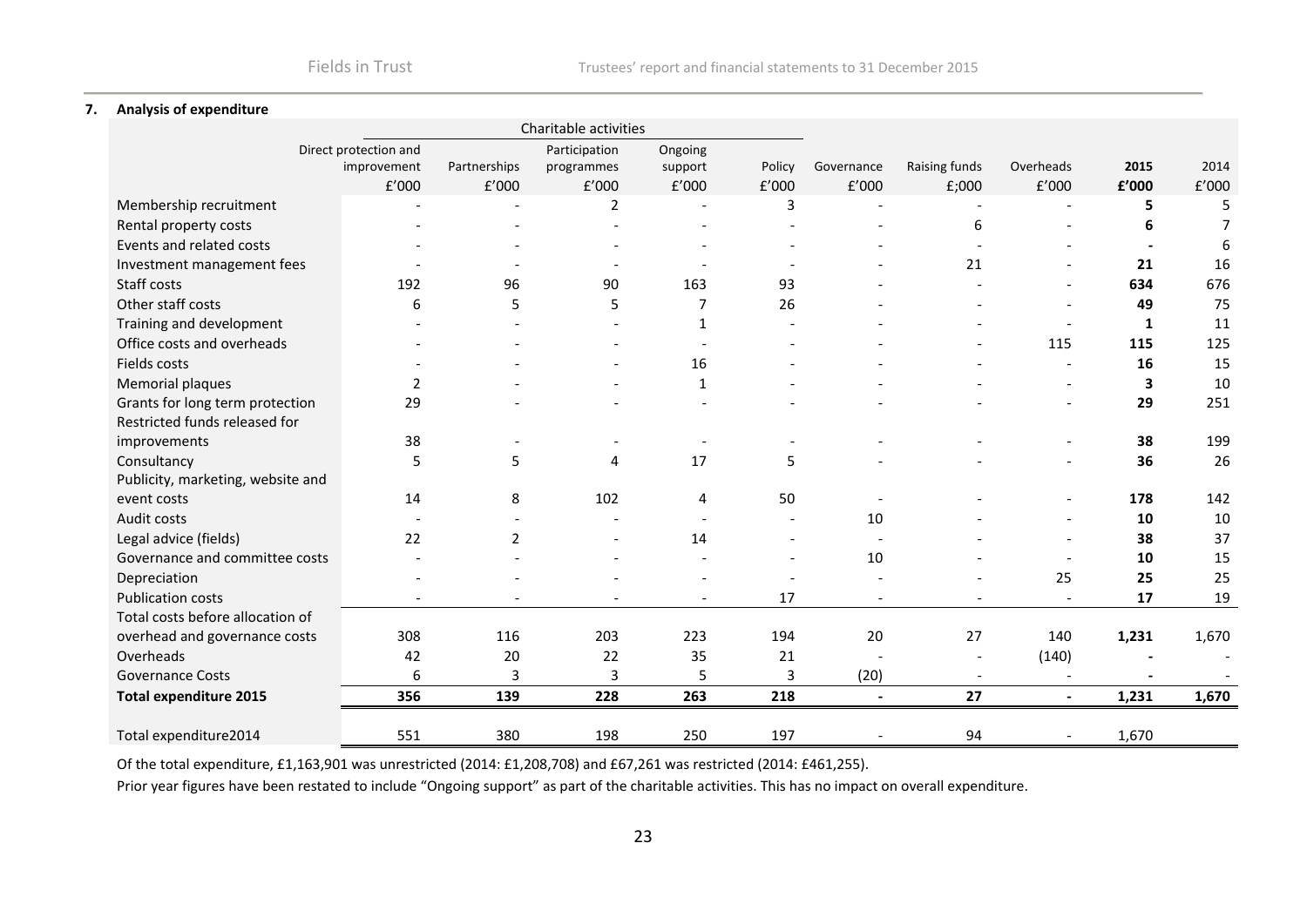#### **8 Grant making**

|                            | Grants to             |               |               |
|----------------------------|-----------------------|---------------|---------------|
|                            | institutions<br>f'000 | 2015<br>£'000 | 2014<br>£'000 |
| Cost                       |                       |               |               |
| London Marathon Trust Fund |                       |               | 211           |
| Landfill Tax (WREN)        |                       | -             | 2             |
| County funds               |                       |               | 9             |
| Inclusion fund             | 29                    | 29            | 29            |
| At the end of the year     | 29                    | 29            | 251           |

Where funds allow, we will award grants for the improvement and maintenance of playing fields, play areas and recreational schemes, on condition the field is under the charity's protection. Such grants will generally be made from restricted funding or from general funds designated for that purpose and will be awarded under the conditions imposed by the funder, Fields in Trust or both.

# **9 Net income/(expenditure) for the year**

| This is stated after charging/crediting:                    |       |       |
|-------------------------------------------------------------|-------|-------|
|                                                             | 2015  | 2014  |
|                                                             | £'000 | f'000 |
| Depreciation                                                | 25    | 25    |
| Trustee indemnity insurance                                 | 2     | 3     |
| Trustees' reimbursed travel expenses: 3 trustees (2014: 5): | 3     | 3     |
| Operating lease rentals                                     | 5     |       |
| Auditors' remuneration (excluding VAT):                     |       |       |
| Audit                                                       | 9     | 9     |
| Other services                                              |       |       |

# **10 Analysis of staff costs, trustee remuneration and expenses, and the cost of key management personnel**

| Staff costs were as follows:                                    | 2015  | 2014  |
|-----------------------------------------------------------------|-------|-------|
|                                                                 | f'000 | f'000 |
| Salaries and wages                                              | 559   | 595   |
| Social security costs                                           | 59    | 65    |
| Employer's contribution to defined contribution pension schemes | 16    | 16    |
| Redundancy and termination costs                                | 30    |       |
| Total                                                           | 664   | 676   |
|                                                                 |       |       |

No employee earned more than £60,000 during the year (2014:1, £70‐80,000)

The key management personnel of the charity comprise the trustees and the Chief Executive Officer. The total employee benefits including pension contributions of the key management personnel were £53,375 (2014: £76,152)

The charity trustees were not paid nor received any other benefits from employment with the charity in the year (2014: £nil). No charity trustee received payment for professional or other services supplied to the charity (2014: £nil).

Trustees' expenses represent the payment or reimbursement of travel and subsistence costs totalling £2,866 (2014: £2,738.75) incurred by 3 (2014: 5) members relating to attendance at meetings of the trustees.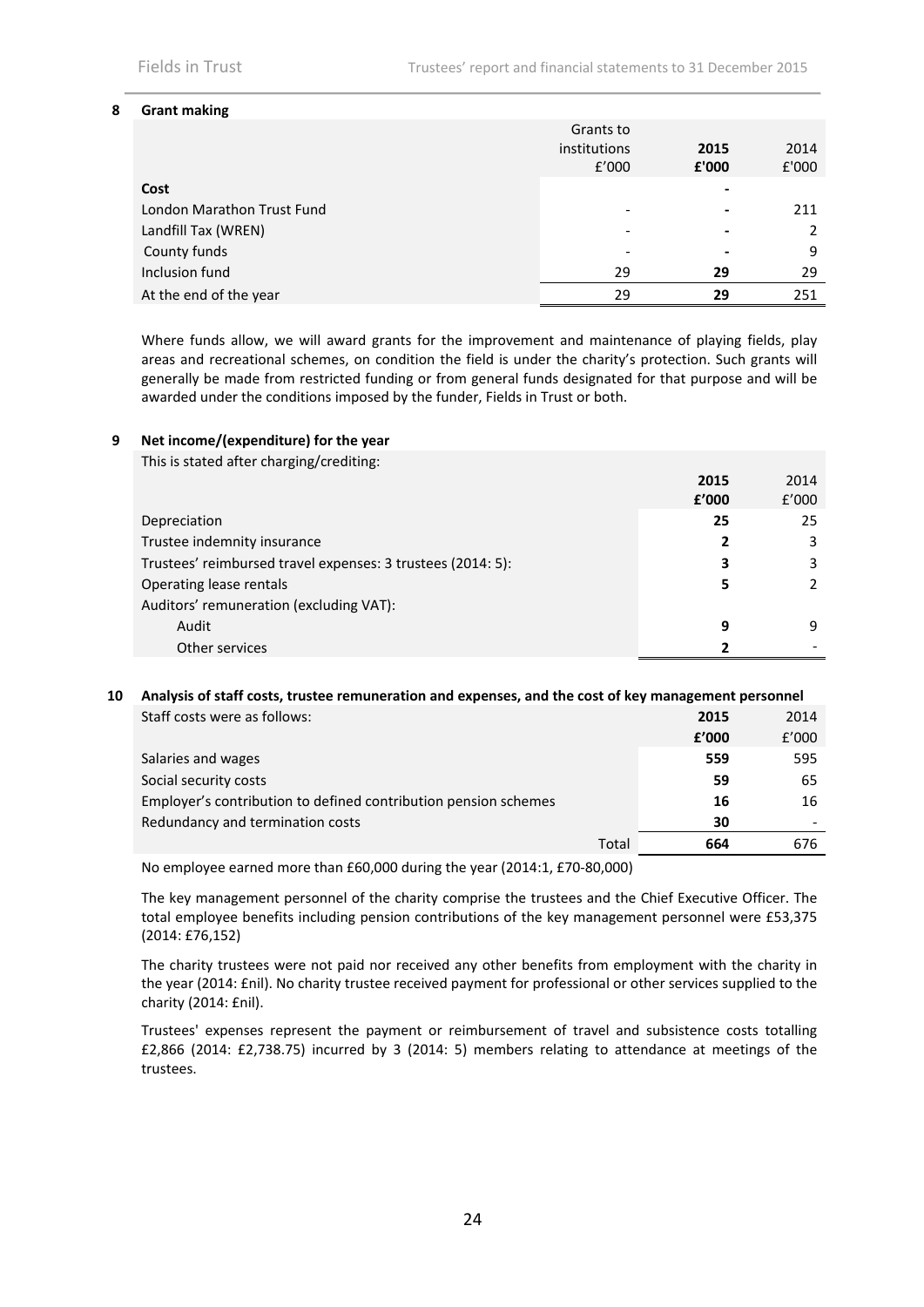#### **11 Staff numbers**

The average number of employees (head count based on number of staff employed) during the year was as follows:

|                                   | 2015 | 2014 |
|-----------------------------------|------|------|
|                                   | No.  | No.  |
| Raising funds                     |      |      |
| Direct protection and improvement |      | 3    |
| Policy                            | 3    | 3    |
| Partnership                       | 3    | 3    |
| Participation programme           |      | 3    |
| Ongoing support                   |      |      |
|                                   |      |      |

#### **12 Related party transactions**

Aggregate donations from related parties were £nil (2014: £nil).

The firm that managed the charity's investment portfolio during the year is Stonehage Fleming of which Mr Richard Schuster, a trustee of this charity, was a director until the close of December 2014. Mr Schuster took no part in decisions concerning future investment strategy whilst he was a director of the firm. During the year ended 31 December 2015, £21,405 was paid to Stonehage Fleming for investment management fees. This sum is shown in these financial statements as a cost of generating funds (note 7).

#### **13 Taxation**

The charity is exempt from corporation tax as all its income is charitable and is applied for charitable purposes.

# **14 Tangible fixed assets**

|                          | Long<br>Leasehold | Office/IT |          | Office         |       |
|--------------------------|-------------------|-----------|----------|----------------|-------|
|                          | Property          | Equipment | Database | Furniture      | Total |
|                          | £'000             | E'000     | E'000    | E'000          | £'000 |
| Cost                     |                   |           |          |                |       |
| At the start of the year | 659               | 47        | 28       | 6              | 740   |
| Additions in the year    | 18                |           |          |                | 18    |
| At the end of the year   | 677               | 47        | 28       | 6              | 758   |
| <b>Depreciation</b>      |                   |           |          |                |       |
| At the start of the year | 106               | 42        | 7        | $\overline{2}$ | 157   |
| Charge for the year      | 13                | 4         | 7        |                | 24    |
| At the end of the year   | 119               | 46        | 14       | $\overline{2}$ | 181   |
| Net book value           |                   |           |          |                |       |
| At the end of the year   | 558               | 1         | 14       | 4              | 577   |
|                          |                   |           |          |                |       |
| At the start of the year | 553               | 5         | 21       | 4              | 583   |

All of the above assets are used for charitable purposes.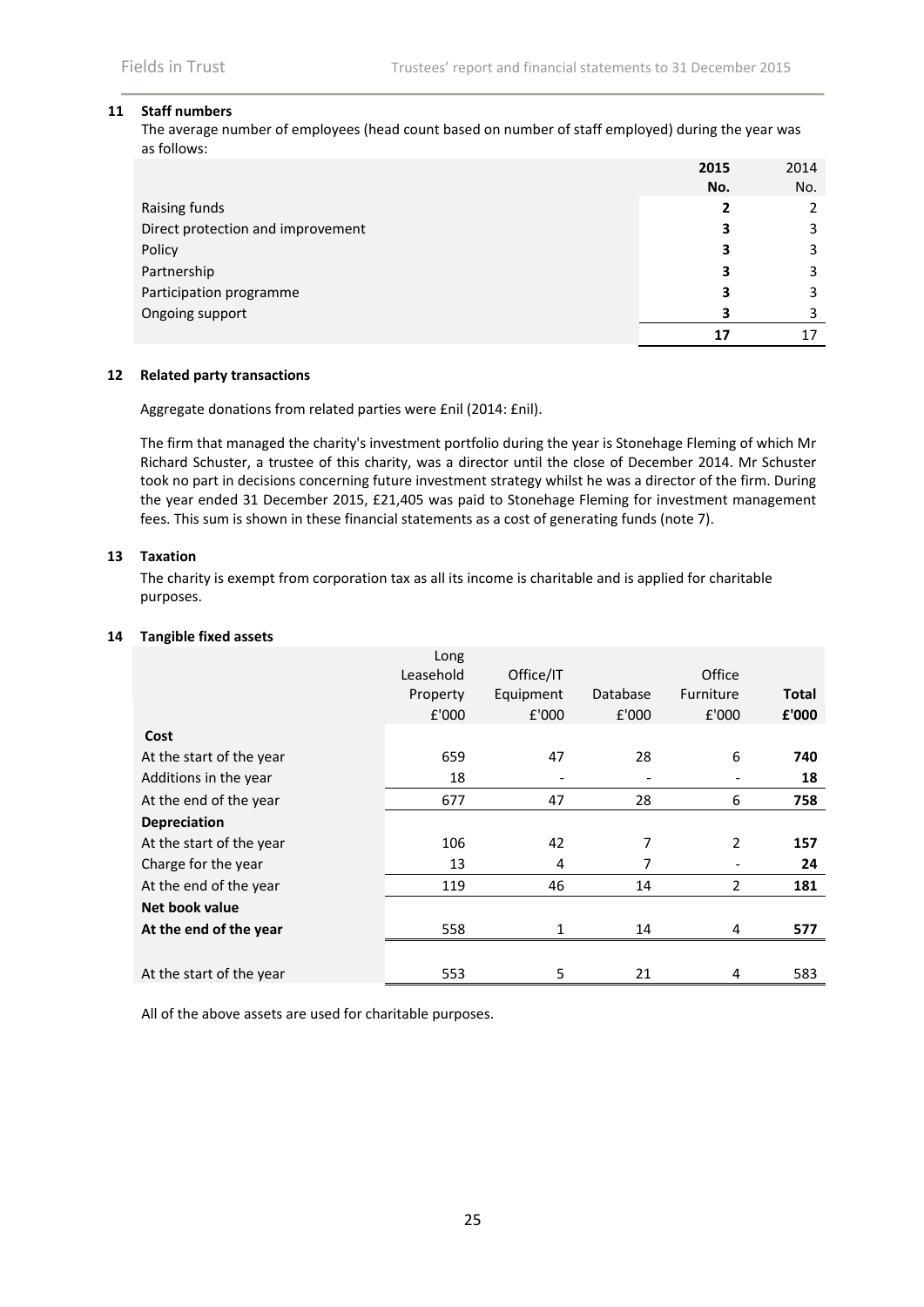# **15 Listed investments**

|                                            | Group |          | Charity |          |
|--------------------------------------------|-------|----------|---------|----------|
|                                            | 2015  | 2014     | 2015    | 2014     |
|                                            | £'000 | £'000    | £'000   | £'000    |
| Fair value at the start of the year        | 2,914 | 2,806    | 2,914   | 2,806    |
| Additions at cost                          | 101   | 2,185    | 101     | 2,185    |
| Disposal proceeds                          | (73)  | (2, 224) | -73     | (2, 224) |
| Net gain/(loss) on change in fair value    | (108) | 147      | -108    | 147      |
| Fair value at the end of the year          | 2,834 | 2,914    | 2,834   | 2,914    |
|                                            |       |          |         |          |
| Cash held by broker pending reinvestment   | 174   | 184      | 174     | 184      |
| Shares held in subsidiary                  |       |          | 14      | 14       |
| Total value of investments                 | 3,008 | 3,098    | 3,022   | 3,112    |
|                                            |       |          |         |          |
| Historical cost at the end of the year     | 3,016 | 2,455    | 3,030   | 2,455    |
|                                            |       |          |         |          |
| Investment fund portfolio                  |       |          |         |          |
| UK Common Investment Funds                 | 3,008 | 3,095    | 3,008   | 3,095    |
| Shares listed on the London Stock Exchange |       | 3        |         | 3        |
| Investment in UK subsidiary undertakings   |       |          | 14      | 14       |
|                                            | 3,008 | 3,098    | 3,022   | 3,112    |

Investments representing over 5% by value of the portfolio comprise:

|                                                | Group |      | Charity |       |
|------------------------------------------------|-------|------|---------|-------|
|                                                | 2015  | 2014 | 2015    | 2014  |
|                                                | £'000 |      | £'000   | £'000 |
| Aberdeen Charity Global Equity Fund            | 590   | 658  | 590     | 658   |
| <b>Chariguard Common investment Overseas</b>   |       |      |         |       |
| Equity Fund                                    | 579   | 652  | 579     | 652   |
| Schroder Unit Trusts Charity Equity Income     | 228   | 190  | 228     | 190   |
| Schroder Unit Trusts Equity Income Trust       |       |      |         |       |
| for Charities                                  | 361   |      |         |       |
| <b>CCLA Investment Management Ltd Property</b> |       |      |         |       |
| Income                                         | 159   |      | 159     |       |
| M&G Charifund CIF                              | 416   | 369  | 416     | 369   |
| M&G Charibond CIF                              | 410   | 433  | 410     | 433   |

# **16 Subsidiary undertaking**

The charity owns the whole of the issued share capital of NPFA Services Limited, a company registered in England. The subsidiary is used for non‐primary purpose trading activities. During the year there were no transactions. Available profits are gift aided to the charity. A summary of the subsidiary's position is shown below.

|                                                         | 2015                     | 2014  |
|---------------------------------------------------------|--------------------------|-------|
|                                                         | f'000                    | E'000 |
| The aggregate of the assets, liabilities and funds was: |                          |       |
| Assets                                                  | 14                       | 14    |
| Liabilities                                             | $\overline{\phantom{0}}$ |       |
| <b>Funds</b>                                            | 14                       | 14    |
|                                                         |                          |       |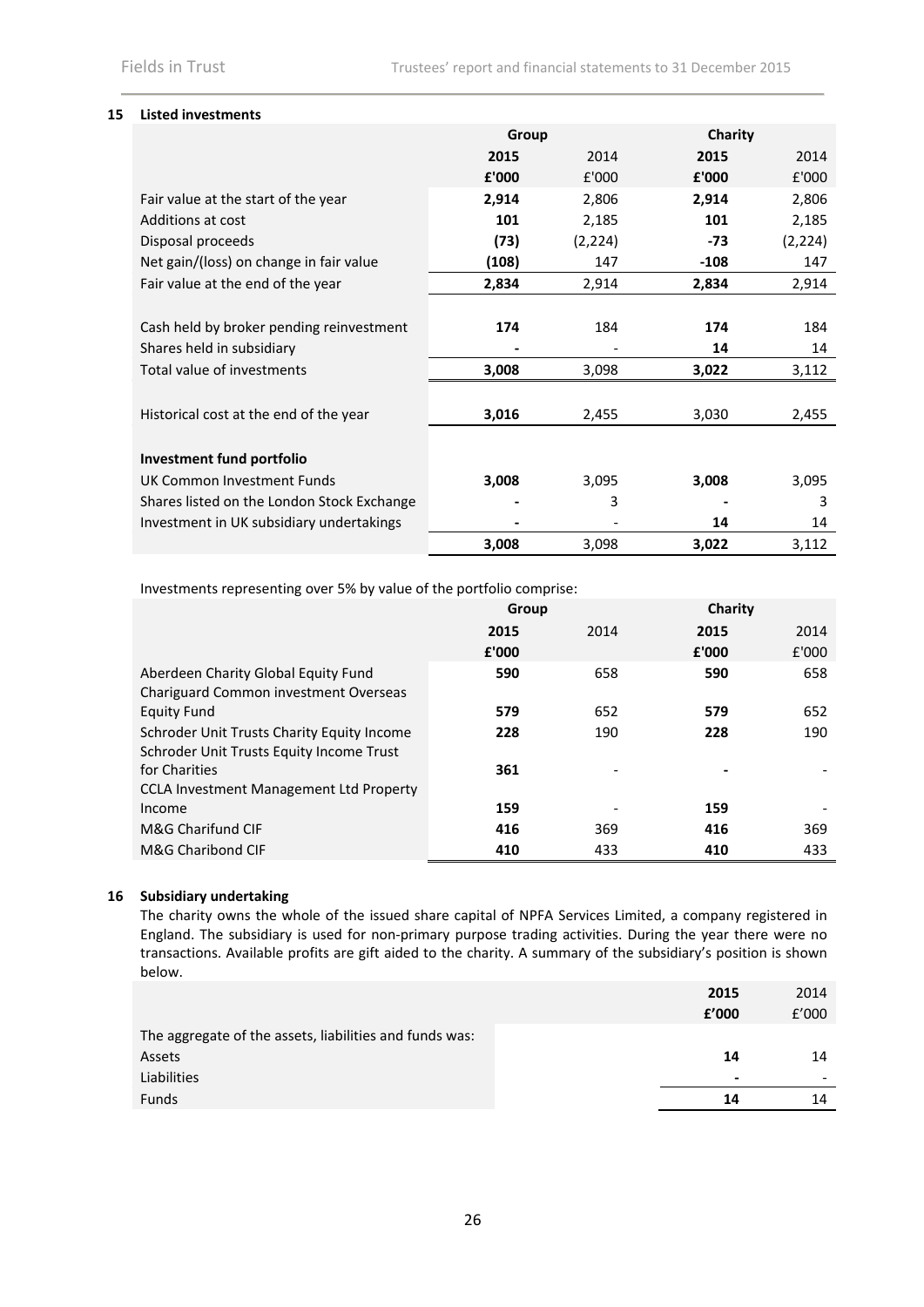# **17 Parent charity**

The parent charity's gross income and the results for the year are as follows:

|                     | 2015  | 2014  |
|---------------------|-------|-------|
|                     | f'000 | f'000 |
| Gross income        | 737   | 1.874 |
| Result for the year | (600) | 351   |

#### **18 Debtors**

|                                | Group         |               | Charity       |               |
|--------------------------------|---------------|---------------|---------------|---------------|
|                                | 2015<br>f'000 | 2014<br>f'000 | 2015<br>f'000 | 2014<br>f'000 |
| Trade debtors                  | 21            | 30            | 21            | 30            |
| Prepayments and accrued income | 13            | 44            | 13            | 44            |
| Other debtors                  | 20            | 24            | 20            | 24            |
|                                | 54            | 98            | 54            | 98            |

#### **19 Creditors: amounts falling due within one year**

|                                  | Group |       | Charity |       |
|----------------------------------|-------|-------|---------|-------|
|                                  | 2015  | 2014  | 2015    | 2014  |
|                                  | f'000 | E'000 | f'000   | £'000 |
| Trade creditors                  | 14    | 44    | 14      | 44    |
| Taxation & other social security | 17    | 21    | 17      | 21    |
| Accruals and deferred income     | 94    | 83    | 94      | 83    |
| <b>Grant Commitments</b>         | 293   | 565   | 293     | 565   |
| Income held as Custodian Trustee | 234   | 209   | 234     | 209   |
| Investment held in subsidiary    | ۰     |       | 14      | 14    |
|                                  | 652   | 922   | 666     | 936   |

#### **20 Deferred income**

Deferred income comprises rents payable on certain field leases. The income is received at the end of the year and relates to the first quarter of 2016. **2015** 2014

|                                       | 2015  | 2014  |
|---------------------------------------|-------|-------|
|                                       | f'000 | f'000 |
| Balance at the start of the year      | 25    | 120   |
| Amount released to income in the year | (25)  | (120) |
| Amount deferred in the year           | 62    | 25    |
| Balance at the end of the year        | 62    |       |

Deferred income comprises:

- ‐ rents payable under certain field leases. The income is received at the end of the year and relates to the first quarter of 2016
- ‐ £50,000 received from The Royal British Legion in respect of a marketing agreement, the expenditure for which will take place in 2016.

#### **21 Analysis of group net assets between funds**

|                                   | Unrestricted    | Designated | Restricted               | Total |
|-----------------------------------|-----------------|------------|--------------------------|-------|
|                                   | f'000           | f'000      | f'000                    | f'000 |
| Tangible fixed assets             | $\qquad \qquad$ | 577        | $\overline{\phantom{a}}$ | 577   |
| Investments                       | 718             | 2.200      | 90                       | 3,008 |
| Net current assets                | 423             |            | 445                      | 870   |
| Net assets at the end of the year | 1.141           | 2.779      | 535                      | 4.455 |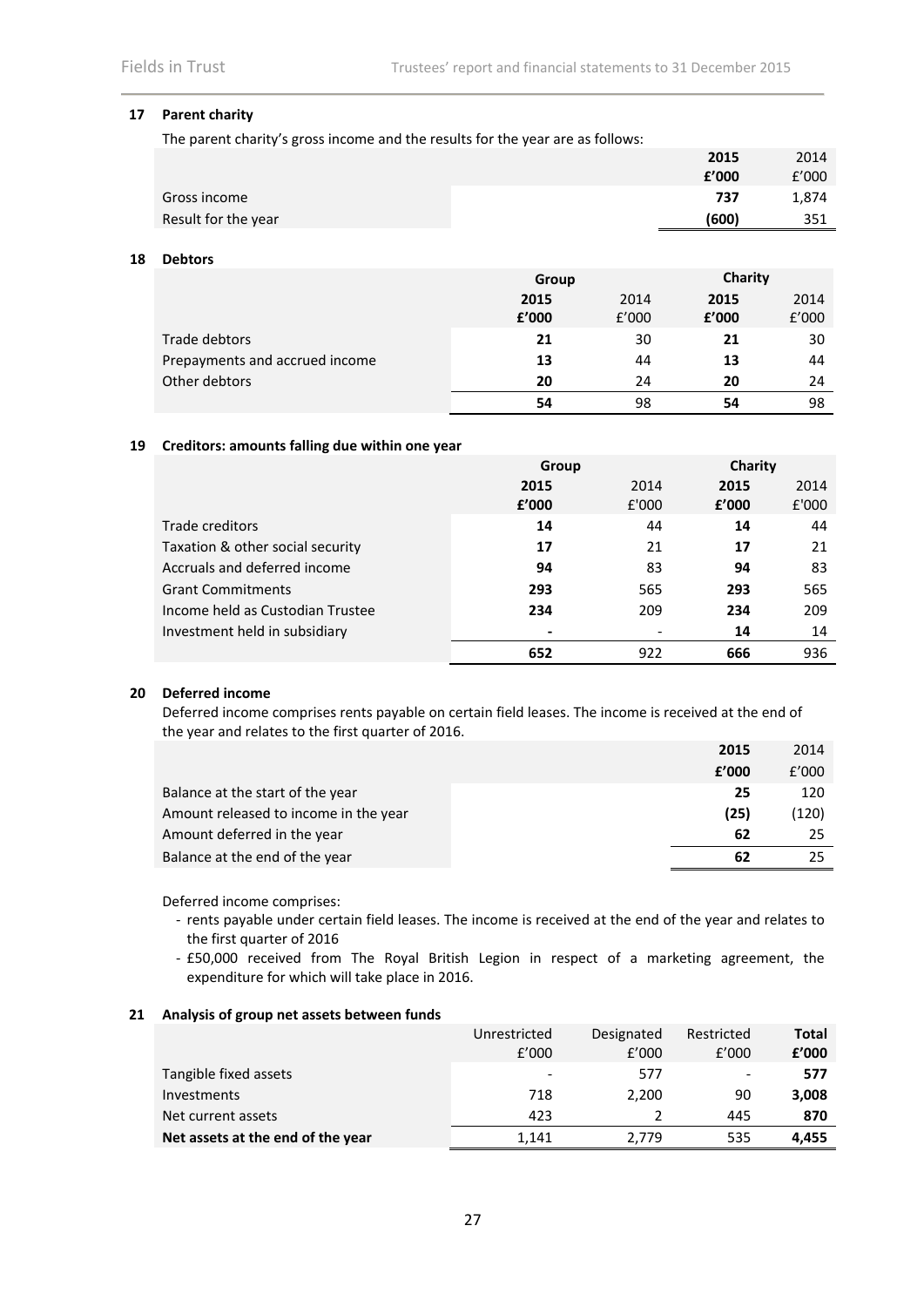# **22 Movements in funds**

|                                                | At the       | Incoming                 | Outgoing   | Transfers | At the   |
|------------------------------------------------|--------------|--------------------------|------------|-----------|----------|
|                                                | start of the | resources                | resources  |           | end of   |
|                                                | year         | and gains                | and losses |           | the year |
| <b>Restricted funds</b>                        | £'000        | £'000                    | £'000      | f'000     | £'000    |
| Protection of playing fields and play<br>space |              |                          |            |           |          |
| Centenary Fields restricted funds              |              | 40                       |            |           | 40       |
| Filwood Playing Field, Bristol                 | 276          | 1                        | (28)       | (66)      | 183      |
| Landfill Tax Credit Scheme                     | 5            |                          | 13         |           | 18       |
| Other income funds                             | 66           | 20                       | (70)       |           | 16       |
|                                                | 347          | 61                       | (85)       | (66)      | 257      |
| <b>Fields development</b>                      |              |                          |            |           |          |
| <b>London Marathon Trust</b>                   | 31           |                          | 28         |           | 59       |
| <b>County Donations</b>                        | 100          |                          | 20         | (25)      | 95       |
| Enfield Borough, King George's Fields          | 20           |                          |            | (1)       | 19       |
|                                                | 151          |                          | 48         | (26)      | 173      |
| <b>Recreational development</b>                |              |                          |            |           |          |
| Inclusion fund (Disabled Play Project)         | 2            | 34                       | (29)       | (1)       | 6        |
|                                                | 2            | 34                       | (29)       | (1)       | 6        |
|                                                |              |                          |            |           |          |
| <b>Total restricted income funds</b>           | 500          | 95                       | (66)       | (93)      | 436      |
| <b>Permanent endowment funds</b>               |              |                          |            |           |          |
| Kendal Playing Field                           | 79           | 4                        | (6)        |           | 77       |
| West Chiltington Field                         | 14           | $\mathbf{1}$             | (1)        |           | 14       |
| Other permanent endowments                     | 8            | $\overline{\phantom{a}}$ | (1)        |           | 7        |
| <b>Total permanent endowments</b>              | 101          | 5                        | (8)        |           | 98       |
|                                                |              |                          |            |           |          |
| <b>Total restricted funds</b>                  | 601          | 100                      | (74)       | (93)      | 534      |
| <b>Unrestricted funds</b>                      |              |                          |            |           |          |
| Designated funds                               |              |                          |            |           |          |
| Fields Legacy Fund                             | 2,624        |                          |            | (422)     | 2,202    |
| <b>Fixed Assets</b>                            | 583          |                          |            | (6)       | 577      |
| <b>Total Designated funds</b>                  | 3,207        |                          |            | (428)     | 2,779    |
| <b>General funds</b>                           | 1,297        | 588                      | (1, 264)   | 521       | 1,142    |
| <b>Total unrestricted funds</b>                | 4,504        | 588                      | (1, 264)   | 93        | 3,921    |
|                                                |              |                          |            |           |          |
| <b>Total funds</b>                             | 5,105        | 688                      | (1, 338)   |           | 4,455    |

#### **Purposes of restricted funds**

# **Protection of playing fields and play space**

These funds are for the protection of new sites and for improvements to those already protected by the charity. During the year, grants totalling £13,000 from the Landfill Tax Credit Scheme (WREN) were written back following the cancellation of two projects. New projects will be sought for the remaining finds.

#### **Fields development**

These funds provide for the development of protected sites and contribute to, e.g., new pavilions, site drainage, resurfacing etc. During the year, grants totalling £48,000 from both London Marathon Charitable Trust and from various donors to the County Donations fund were written back due to projects unable to proceed for diverse reasons. New projects will be sought for the remaining funds.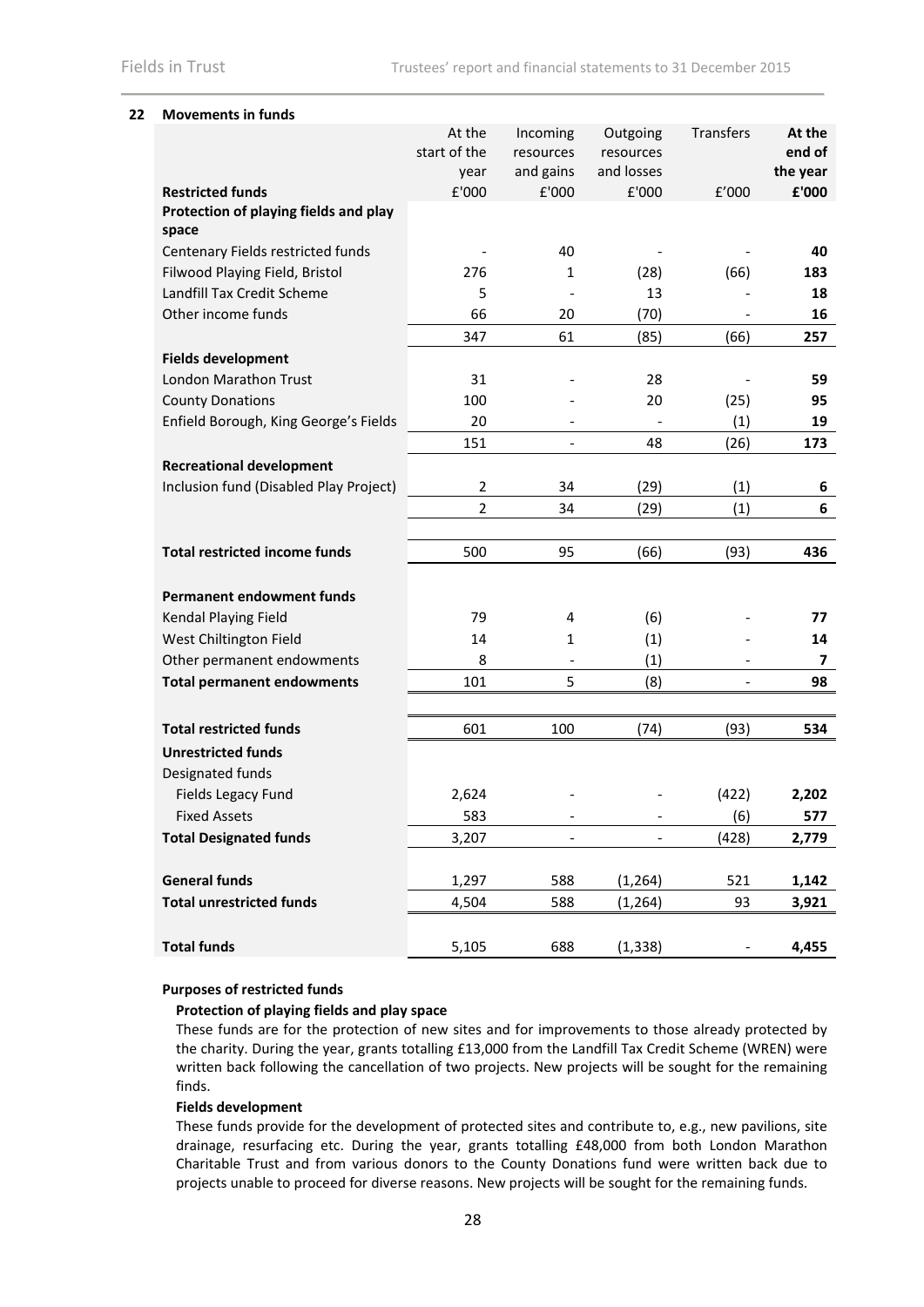#### **Recreational development**

The Inclusion Fund is for the creation and improvement on protected sites of recreational facilities designed for children with disabilities.

#### **Purposes of designated funds**

#### **Fixed assets**

This fund reflects the trustees' decision to designate the value of the charity's fixed assets, comprising in the main the long‐leasehold building occupied by the charity.

#### **Fields legacy fund**

The trustees have chosen to set aside this fund for the future of the significantly increased number of fields that the charity now safeguards. During the year, transfers were made between this fund and the general fund to recognise the staff time spent on these safeguarded fields.

#### **23 Reconciliation of net income/(expenditure) to net cash flow from operating activities**

|                                                     | 2015  | 2014  |
|-----------------------------------------------------|-------|-------|
|                                                     | f'000 | f'000 |
| Net income/(expenditure) for the year               | (650) | 351   |
| Depreciation charges                                | 25    | 25    |
| (Gains)/losses on investments                       | 107   | (147) |
| Dividends, interest and rent from investments       | (100) | (74)  |
| (Increase)/decrease in debtors                      | 44    | (5)   |
| Increase/(decrease) in creditors                    | (270) | (218) |
| Net cash provided by (used in) operating activities | (844) | (68)  |

#### **24 Analysis of cash and cash equivalents**

|                                      | At start of |                              | Other   | At end  |
|--------------------------------------|-------------|------------------------------|---------|---------|
|                                      | vear        | Cash flows                   | changes | of year |
|                                      | f'000       | f'000                        | f'000   | f'000   |
| Cash in hand                         | 248         | (780)                        | 2,000   | 1,468   |
| Notice deposits (less than 3 months) | 2,000       | $\qquad \qquad \blacksquare$ | (2,000) | -       |
| Total cash and cash equivalents      | 2,248       | 780)                         |         | 1,468   |

#### **25 Operating lease commitments**

The charity's total future minimum lease payments under non‐cancellable operating leases is as follows:

|                  | 2015                     | 2014                     |
|------------------|--------------------------|--------------------------|
|                  | £'000                    | £'000                    |
| Less than 1 year | 3                        | $\overline{\phantom{0}}$ |
| 1-2 years        | $\overline{\phantom{a}}$ | 3                        |
| 2-3 years        | $\overline{\phantom{0}}$ | 3                        |
|                  |                          | b                        |

#### **26 Legal status of the charity**

The charity is incorporated by Royal Charter and has no share capital.

#### **27 Other funds held**

The charity, acting as custodian trustee, holds permanent endowment investments not included in the balance sheet. Income arising from those investments is shown as a creditor on the balance sheet.

|              | 2015  | 2014  |
|--------------|-------|-------|
|              | £'000 | £'000 |
| Book value   | 641   | 641   |
| Market value | 861   | 910   |
|              |       |       |